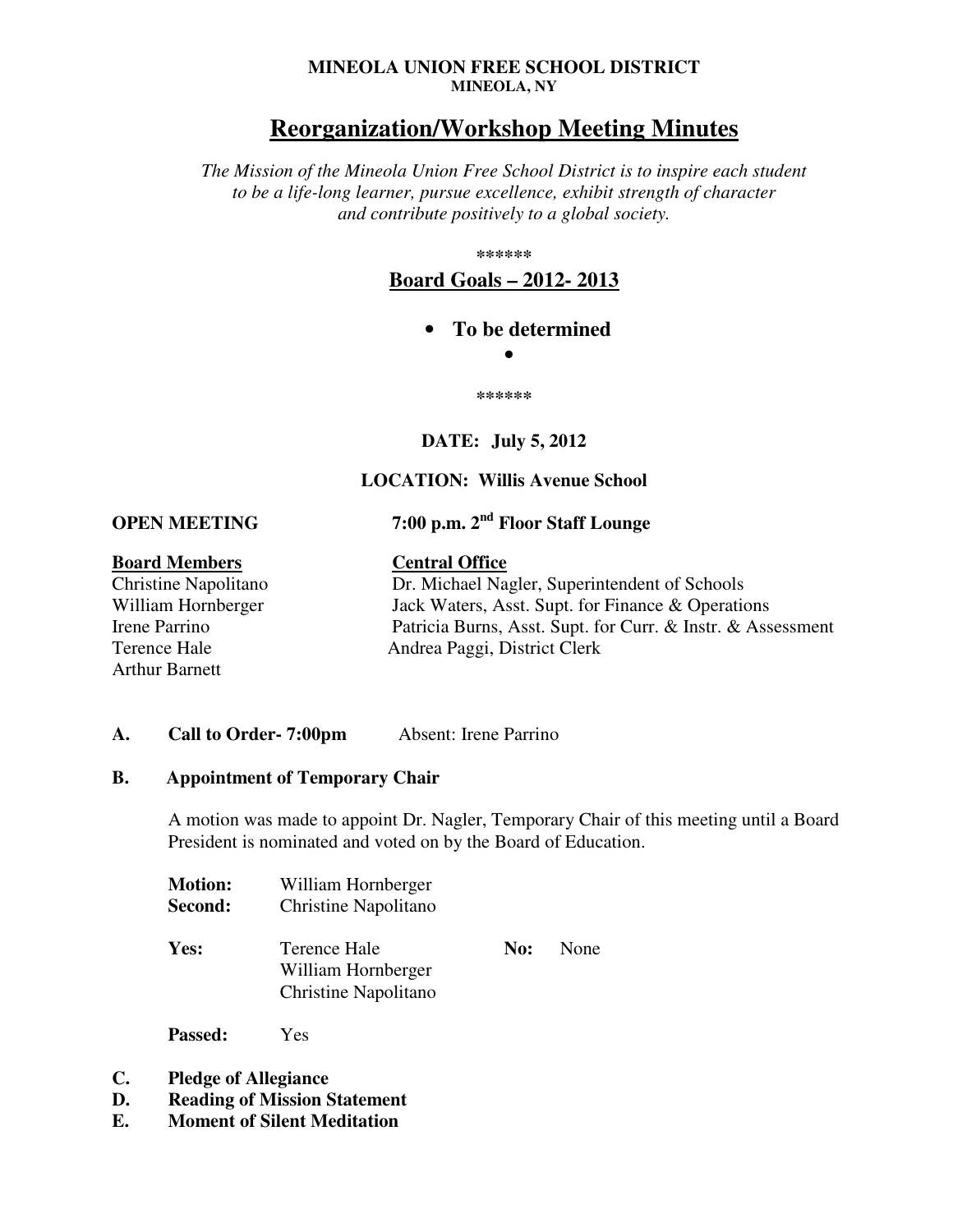## **F**. **Oath of Office**

• Arthur Barnett, Board of Education Trustee-Administered by Dr. Nagler, Superintendent

### **G. Nomination of Board Positions and Oath of Office**

- 1. Board President William Hornberger
- 2. Board Vice President Terence Hale

A motion was made to nominate William Hornberger as President:

| <b>Motion:</b><br>Second: | Christine Napolitano<br>Terence Hale                          |     |                                            |
|---------------------------|---------------------------------------------------------------|-----|--------------------------------------------|
| Yes:                      | Christine Napolitano<br>Terence Hale<br><b>Arthur Barnett</b> | No: | None<br><b>Abstain:</b> William Hornberger |
| <b>Passed:</b>            | Yes                                                           |     |                                            |

The Oath of Office was administered to William Hornberger by Dr. Nagler, Superintendent.

A motion was made to nominate Terence Hale, Vice President

| <b>Motion:</b><br>Second: | William Hornberger<br>Christine Napolitano                                          |     |      |
|---------------------------|-------------------------------------------------------------------------------------|-----|------|
| Yes:                      | Christine Napolitano<br><b>Arthur Barnett</b><br>Terence Hale<br>William Hornberger | No: | None |
| <b>Passed:</b>            | Yes                                                                                 |     |      |

The Oath of Office was administered to Terence Hale by William Hornberger, President.

#### **H. New York State Regulation §315.4**

## 1. STANDARD WORK DAY AND REPORTING RESOLUTION

**RESOLUTION #1 - BE IT RESOLVED**, that the Mineola Union Free School District hereby establishes the following as standard work days for elected and appointed officials and will report the following days worked to the New York State and Local Employees' Retirement system based on the record of activities maintained and submitted by these officials to the clerk of this body:

|                    |                    |                 |                    | <b>PARTICIPATES</b> | DAYS/MONTH  |
|--------------------|--------------------|-----------------|--------------------|---------------------|-------------|
|                    |                    |                 |                    | IN EMPLOYER'S       | (Based on   |
|                    |                    | <b>STANDARD</b> | TERM               | <b>TIME KEEPING</b> | Record of   |
| <b>TITLE</b>       | <b>NAME</b>        | WORK DAY        | <b>BEGINS/ENDS</b> | SYSTEM (Y/N)        | Activities) |
| District Treasurer | Donna Squicciarino |                 | 7/1/12-6/30/13     |                     |             |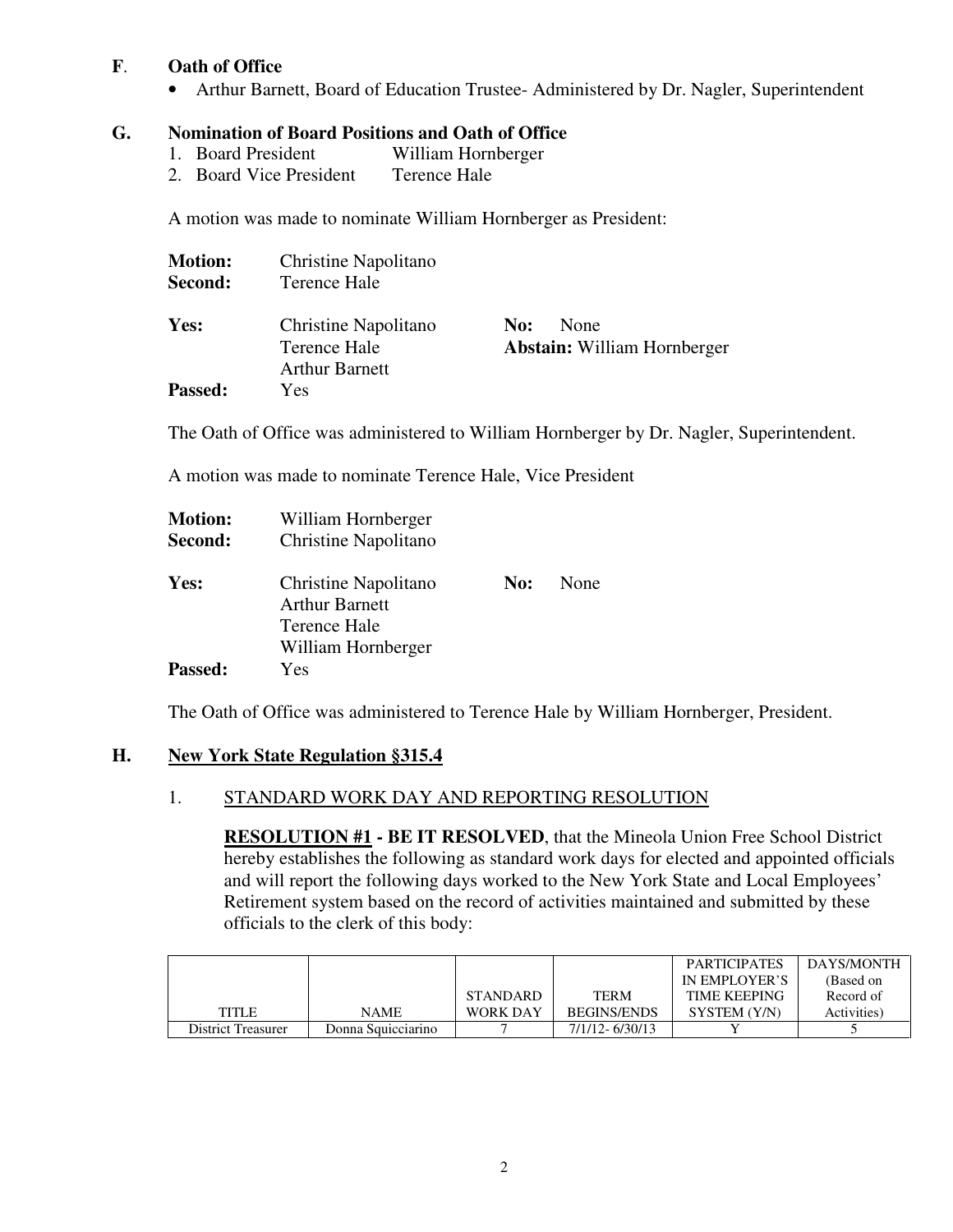| <b>Motion:</b> | William Hornberger   |
|----------------|----------------------|
| Second:        | Christine Napolitano |

Discussion: The Superintendent explained that we are legally required to report these hours.

| Yes: | Christine Napolitano  | No: | None |
|------|-----------------------|-----|------|
|      | <b>Arthur Barnett</b> |     |      |
|      | Terence Hale          |     |      |
|      | William Hornberger    |     |      |
|      |                       |     |      |

**Passed:** Yes

**I. Consensus Agenda**

 **RESOLUTION # 2 – BE IT RESOLVED** that the Board of Education approve the consensus agenda I.1.a. through I.21. as presented.

| Moved:  | Christine Napolitano  |  |
|---------|-----------------------|--|
| Second: | <b>Arthur Barnett</b> |  |

Discussion: Ms. Napolitano stated that she would like to discuss item #21 Rates for Teacher Subs. She asked the Superintendent if the rate of \$90 per diem is competitive with other districts. The Superintendent stated that our rate is low and has not increased in several years. Mr. Hornberger asked if this causes difficulty in getting subs. Dr. Nagler replied that there are times when subs will cancel due to the fact that they receive calls from other districts. The Superintendent stated that he would like to increase the rate of pay to \$100 per diem; however he wanted the Board to be aware that this would be approximately a \$40,000 difference in the budget. The current budget is based upon this year's costs. Mr. Waters confirmed the numbers. Mr. Barnett stated that he is in favor of raising the rate and felt it was long overdue. Mr. Hornberger asked if we increase the rate to \$100 will we do enough to elevate the problems. The Superintendent stated that he feels that this is an appropriate raise and it will keep the sub pool active. He added that he feels that in order to justify a greater increase more research needs to be done. Mr. Hornberger requested that the Superintendent do further analysis and Dr. Nagler stated that he will do so. A motion was made to amend item #21 Teacher sub rate from \$90 to \$100 per diem.

| <b>Motion:</b> | William Hornberger |
|----------------|--------------------|
| Second:        | Terence Hale       |

All in favor. Motion passed.

The Board assigned members for items #9 and #12; due to the absence of Ms. Parrino it was decided that there will be a discussion at the retreat to confirm Ms. Parrino as BOCES representative and alternate voting delegate. One final item discussed was the location of Board of education meetings for the 2012/13 school year and it was stated that they will be here in  $2^{nd}$  fl staff lounge or the board room. There was no further discussion and a vote was taken to accept the amended consensus agenda.

Arthur Barnett Terence Hale

**Yes:** Christine Napolitano **No:** No: None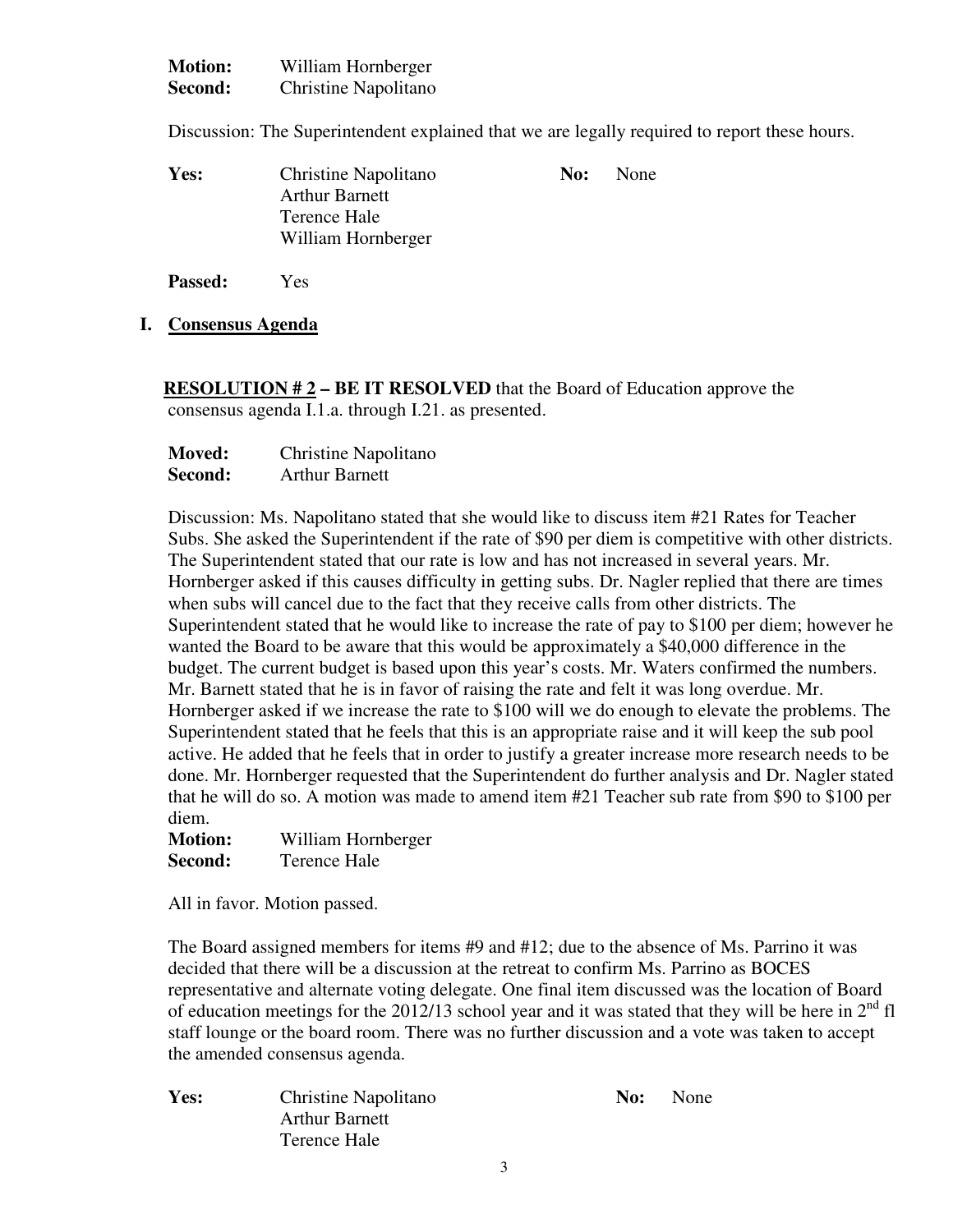**Passed:** Yes

## **1. Oath of Office**

- a. The Oath of Office was administered to Dr. Michael Nagler as Superintendent of Schools by the District Legal Counsel.
- b. That the Board of Education approves the following appointments of officers for the **2012-2013** school year and directs they are administered the Oath of Office:

| Sharon Macken      | <b>Chief Information Officer</b>     |  |
|--------------------|--------------------------------------|--|
| Donna Squicciarino | District Treasurer and Registrar for |  |
|                    | Coupons and Bonds                    |  |
| JoAnn Greene, CPA  | Internal Claims Auditor              |  |

c. That the Board of Education appoints Andrea Paggi as District Clerk for the **2012-2013** school year and directs that she is administered the Oath of Office:

## **2. Board Appointed Officers**

That the Board of Education appoints the following individuals to serve in the designated positions for the **2012-2013** school year:

| Frazer & Feldman (J. Feldman)          | Legal General Counselor                        |
|----------------------------------------|------------------------------------------------|
| <b>Ingerman Smith</b>                  | Labor Counsel                                  |
| Dr. Marino, Winthrop Pediatrics Assoc. | District Medical Inspector                     |
| Donna Squicciarino                     | Central Treasurer for Extra-classroom Activity |
|                                        | Fund                                           |
| Nawrocki Smith LLP                     | District External Independent Auditor          |
| <b>Jack Waters</b>                     | Records Access/Management Officer              |
| <b>Jack Waters</b>                     | Delegated Administrator for SEDDAS             |
|                                        | (Section 2053)                                 |
| Daniel Romano                          | Asbestos LEA Designee                          |
| Daniel Romano                          | <b>AHERA</b> Designee                          |
| <b>Jack Waters</b>                     | <b>District Purchasing Agent</b>               |
| PMA Management Corp.                   | Workers' Compensation/Self Insurance           |
|                                        | Administrator                                  |
| Cullen & Danowski, LLP                 | <b>Internal Auditor</b>                        |
| Hawkins, Delafield & Wood              | <b>Bond Counsel</b>                            |
| <b>Bernard Donegan</b>                 | Financial Consultant for Borrowing             |
| H2M                                    | Architect of Record                            |
| Consultech                             | <b>Unemployment Specialist</b>                 |
| Patricia Burns                         | Title IX Compliance Coordinator                |
| Patricia Burns                         | Board Designee for Regulation 0110-R           |
| Dan Romano                             | Health & Safety Officer                        |
| Dan Romano                             | Compliance Coordinator for ADA                 |
| Andrea Paggi                           | Registrar for registering qualified votes      |
|                                        |                                                |

## **3. Designators of Treasurers & Signatories of Extra-class Activity Funds**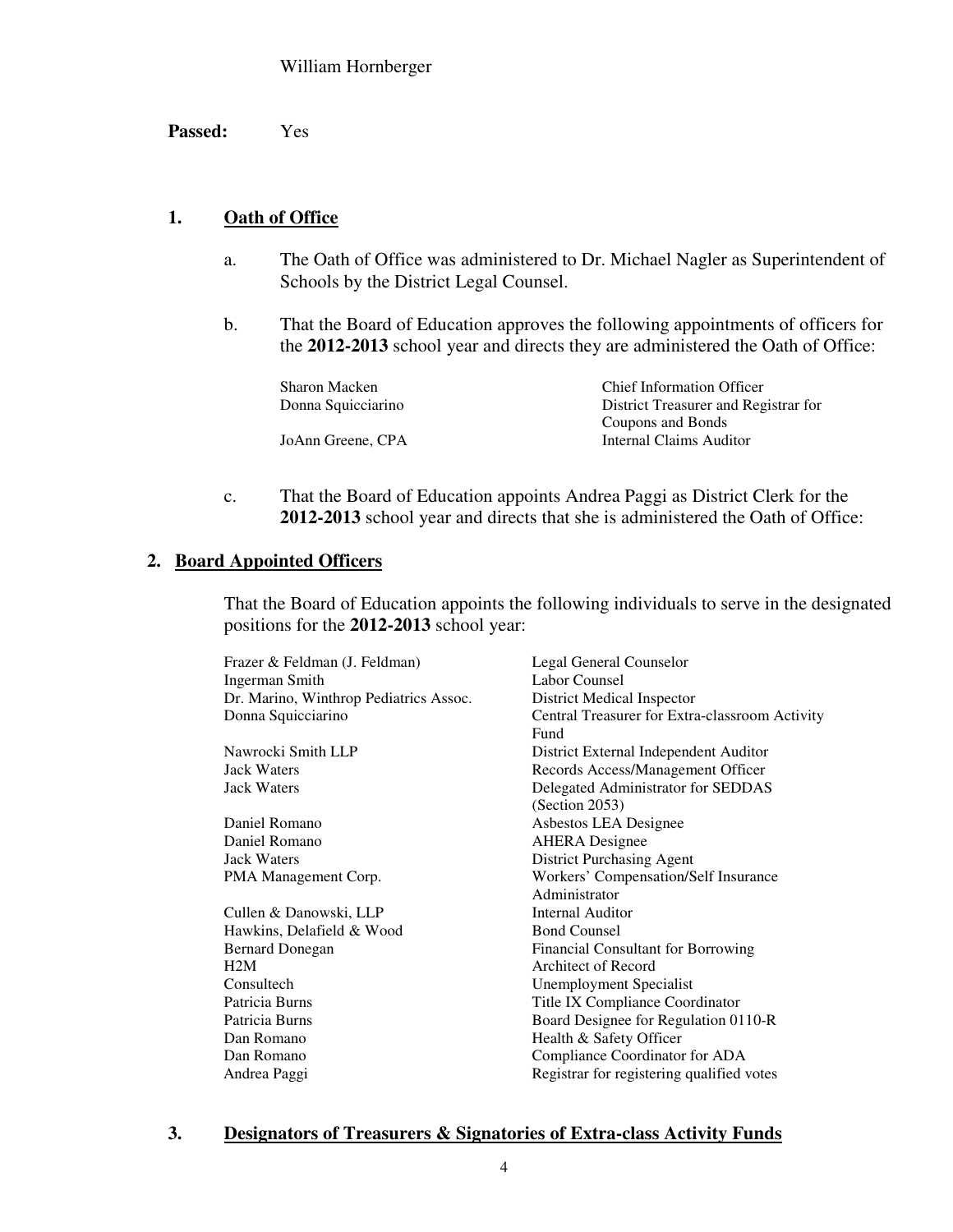That the Board of Education designates the following individuals as designators of Treasurers and signatories of Extra-class Activity Funds and co-signatory thereof as follows for the **2012-2013** school year:

| Mineola Senior High School |
|----------------------------|
|                            |

#### **4. Petty Cash Fund Facilitators**

That the Board of Education establishes and designates the following individuals as facilitators of Petty Cash Funds for the **2012-2013** school year:

| <b>SCHOOL OR OFFICE</b>          | <b>AMOUNT</b> | <b>ADMINISTRATOR</b> |
|----------------------------------|---------------|----------------------|
| <b>Central Office</b>            | \$100.00      | Mr. Jack Waters      |
| High School                      | 100.00        | Mr. Edward Escobar   |
| Middle School                    | 100.00        | Mr. Matthew Gaven    |
| <b>Hampton Street School</b>     | 100.00        | Ms. Devra Small      |
| Jackson Avenue School            | 100.00        | Ms. Patricia Molloy  |
| Meadow Drive School              | 100.00        | Ms. Deborah Shaw     |
| <b>Transportation Department</b> | 100.00        | Mr. William Gilberg  |
|                                  |               |                      |

#### **5. Bonding of Employees**

 That the Board of Education establish the bonding of the Regular and Acting -- District Treasurers and Internal Claims Auditors, and the Central Treasurers of Extra-class Activity Funds, as well as other officers and employees of the District, be as set forth in the employee blanket bond policy provided by **New York School Insurance Reciprocal (NYSIR)** which should thereupon be approved as to amount and sufficiency of surety (\$250,000) for the **2012-2013** school year.

#### **6. Banking Resolution**

That the Board of Education adopts the following Banking Resolution (designation of depositories, etc.) for the **2012-2013** school year.

#### **BANKING RESOLUTION OF THE MINEOLA UNION FREE SCHOOL DISTRICT July 1, 2012**

---------------------------------------------------------------------------------------

 **RESOLVED,** that the JP Morgan Chase Bank, Bank of America, Capital One, Citibank, The Bank of New York, Valley National (formerly State Bank of Long Island), Wachovia Bank, TD Bank, HSBC, and Flushing Commercial Bank to be designated as the depositories of the funds of the said District; that current funds of the District be maintained in each of the said depositories; that the said funds shall be subject to withdrawal only in pursuance of a resolution of this Board of Education and on voucher-order checks signed by the **Treasurer** and **Superintendent of Schools** or **Assistant Superintendent of Finance & Operations**, payable to the order of persons entitled to receive such money in accordance with Section 1720 of the Education Law, except however, that pursuant to said Section 1720 one voucher-order check may be drawn in the total amount of a duly certified payroll for the salaries of regular employed employees and officers legally entitled to be compensated for their services. The proceeds of such voucher-order payroll check shall be credited to a **Payroll Account**, designated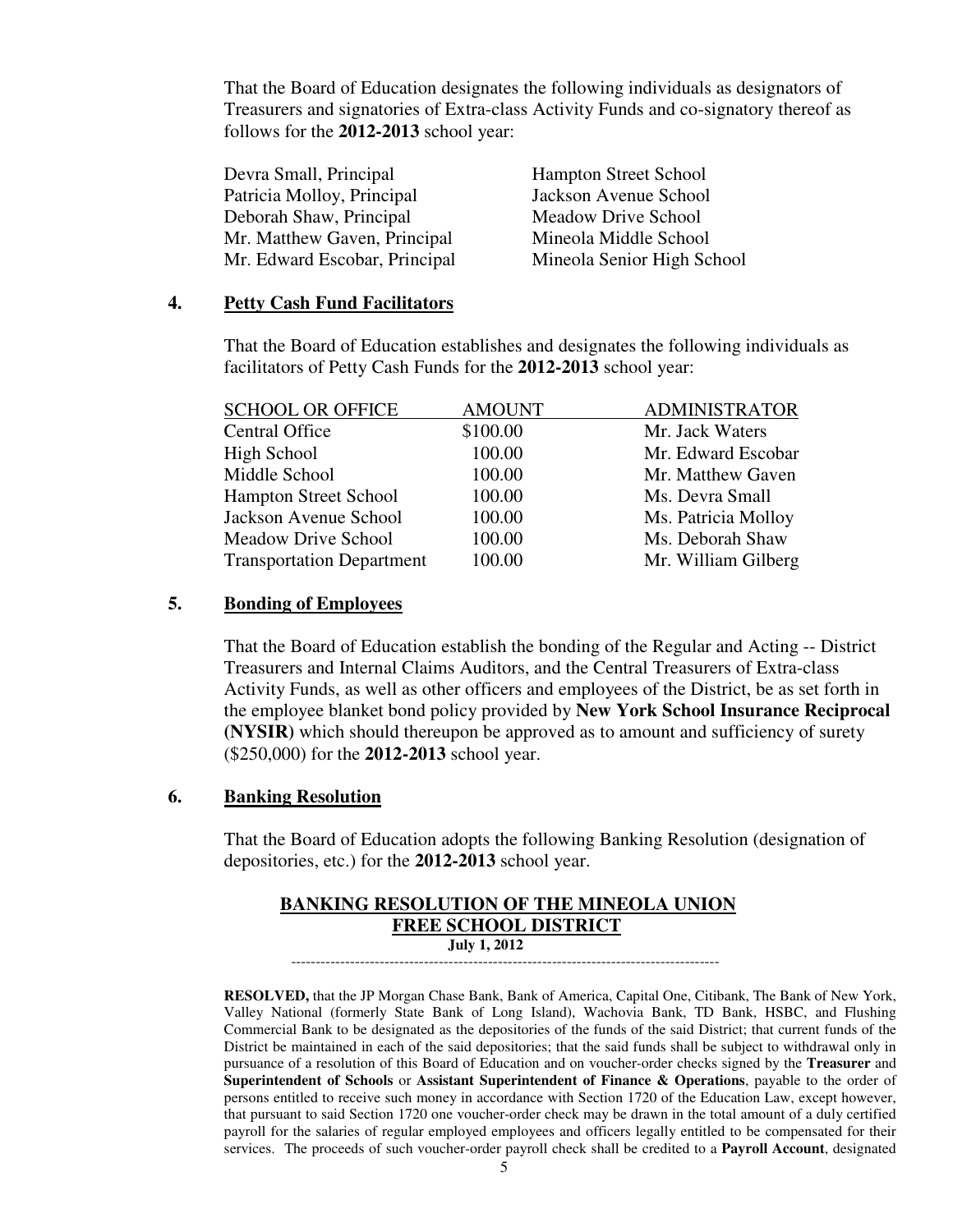as such, in each of the said depositories from which checks shall be signed by the **Treasurer** of the District and **Assistant Superintendent of Finance & Operations** drawn payable to individual employees or officers legally entitled to be compensated for services only.

**FURTHER RESOLVED,** that the **Treasurer** and **Assistant Superintendent of Finance & Operations** are hereby further authorized to use either their autographed or facsimile signatures upon such checks to be issued against any or all of the District's accounts provided, however, that such facsimile signatures shall be made by means of a recognized machine or check-signing device to be used for the signing of payroll checks by the **Acting Treasurer**, which **Treasurer** cannot be present, with all the safeguards prescribed by the manufacturer, and that the keys for the machine shall at all times be kept in the custody of such officer.

**FURTHER RESOLVED,** that the said depositories be and they (including their correspondent banks) are hereby requested, authorized and directed to honor all checks, drafts or other orders for the payment of money drawn in this corporation's name on its accounts (including those drawn to the individual order of any person or persons whose name(s) appear thereon as a signer or signers thereof) when bearing the facsimile and/or autograph signature of the following:

> DONNA SQUICCIARINO, Treasurer MICHAEL NAGLER, Superintendent of Schools JOHN WATERS, Assistant Superintendent of Finance & Operations

and said Banks (including their correspondent banks) shall be entitled to honor and to charge this corporation for all such checks, drafts or other orders for the payment of money, regardless of by whom or by what means the actual facsimile signature or signatures thereon may have been affixed thereto, if such facsimile signature or signatures conform to the facsimile specimens from time to time filed with said banks by the Clerk or other officer of this corporation.

**FURTHER RESOLVED,** that each of the foregoing depositories be designated as depositories for interestbearing deposits of other funds of said District subject to withdrawal only by appropriate withdrawal orders signed by the **Treasurer** or **Superintendent of Schools** or **Assistant Superintendent of Finance & Operations** and by draft of the depository made payable to the order of this District, which said funds so withdrawn shall be re-deposited by the **Treasurer** or **Superintendent** or **Assistant Superintendent of Finance & Operations** into established checking accounts of the District as aforesaid provided for current funds.

**FURTHER RESOLVED,** that the said banks are hereby authorized to pay any such checks or drafts and also to receive the same for credit or in payment from the payee or any other holder without inquiring as to the circumstances of issue of the disposition of the proceeds thereof and, except in the case of interest-bearing deposits as in the preceding paragraph provided, even if drawn to the individual order of any signing officer or tendered in payment of his individual obligations.

#### **7. Board Member & Administrator Liability**

 That the Board of Education adopts the following Public Officer's Law §18: **BE IT RESOLVED**, that the Board of Education of the Mineola Union Free School District hereby adopts the coverage provided by §18 of the New York State Public Officers Law for the following job titles: School Board Trustee, Administrator, employees and agents working for the Mineola UFSD. The adoption of this provision is intended to supplement and not supplant the protection available to such employees by virtue of already existing statutory provisions or other sources. Such coverage shall include but not be limited to being called to testify as a witness or to answer questions concerning their acts or omissions within the scope of their office, agency or employment before a Grand Jury, the Office of the District Attorney, or other law enforcement official. Nothing herein contained shall be construed to authorize or require defense or indemnification to a member of the board of education, the superintendent of schools, administrator, employee, and/or agent working for the Mineola UFSD who has been identified as a defendant in a pending criminal prosecution, or where such individual or the school district has reason to believe that such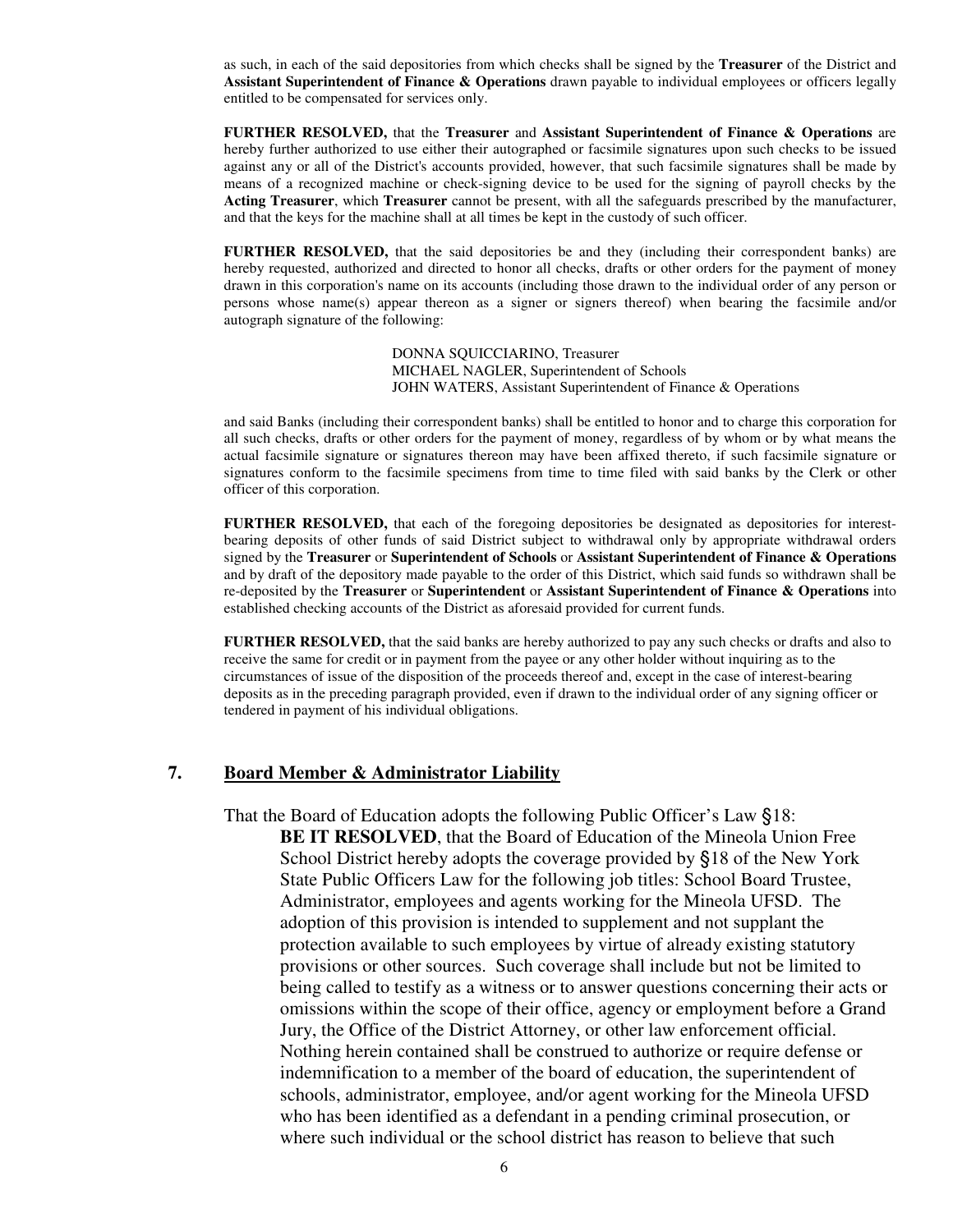individual is a target in a criminal investigation or prosecution by the Office of the District Attorney or other law enforcement entity. This benefit shall not be available to and shall not cover any employee serving in any of the job titles listed herein who is represented for collective bargaining purposes by a duly designated collective bargaining agent unless and until such coverage is negotiated with the collective bargaining agent representing said employee. The Superintendent or his designee shall take steps necessary to obtain insurance protection against the potential liability to the district arising out of the adoption of this provision.

#### **8. Designation of day, time & place of Board Mtgs for the 2012-2013 school year**

| Workshops 7:00 p.m.               |                       | <b>Business</b>                        | $7:00$ p.m. |
|-----------------------------------|-----------------------|----------------------------------------|-------------|
| Thurs. July 5(Reorg.) Willis Ave. |                       | Thurs. July 19                         | Willis Ave. |
|                                   |                       | Thurs. Aug. 9                          | Willis Ave  |
| Thurs. Sept. 6                    | Willis Ave            | Thurs. Sept. 20                        | Willis Ave  |
| Thurs. Oct. 4                     | Willis Ave            | Thurs. Oct. 18                         | Willis Ave  |
| Thurs, Nov. 1                     | Willis Ave            | Thurs, Nov. 15                         | Willis Ave  |
| Thurs. Dec. 6                     | Willis Ave            | Thurs. Dec. 20                         | Willis Ave  |
| Thurs. Jan. 3                     | Willis Ave            | Thurs. Jan. 17                         | Willis Ave  |
| Thurs. Jan. $31*$                 | Willis Ave            | Thurs. Feb. 14                         | Willis Ave  |
| Thurs. Mar. 7                     | Willis Ave            | Thurs. Mar. 21                         | Willis Ave  |
| Thurs. April 4                    | Willis Ave            | Wed. April 17 <sup>**</sup> Willis Ave |             |
| Thurs. May 2                      | Willis Ave            | Thurs. May 16                          | Willis Ave  |
| (Annual School Budget             |                       |                                        |             |
| Hearing at 7:00 pm followed       |                       |                                        |             |
| by monthly workshop)              |                       |                                        |             |
| Tues. May 21                      | <b>Jackson Avenue</b> |                                        |             |
| (Open Board Meeting               |                       |                                        |             |
| for results of Annual             |                       |                                        |             |
| Elec. & Budget Vote at 9:15 pm)   |                       |                                        |             |
| Wed. June 5                       | Willis Ave            | Thurs. June 20                         | Willis Ave  |
| <b>Reorganization/Workshop</b>    |                       |                                        |             |
| Tues. July 2                      | Willis Ave            |                                        |             |

\*This date replaces the Feb. workshop due to schools being closed for Winter Recess.

\*\*This date replaces the third Thursday in April when the Board holds its Business Meeting to combine the Business Meeting with the Annual BOCES vote that mandates all Boards of Education to meet on this date to vote on BOCES candidates and its Operating Budget.

Board meetings will be held in the Staff Lounge on the second floor of the Willis Avenue School unless otherwise stated. All meetings are open to the public.

#### **9. Designation of voting delegate and alternate to NYSSBA and N-SSBA**

That the Board of Education designates one (1) Board Member and an alternate to represent the Mineola School District at the NYSSBA and N-SSBA Conventions, with expenses.

| Voting Delegate | <b>Arthur Barnett</b> |
|-----------------|-----------------------|
| Alternate       | (Irene Parrino)       |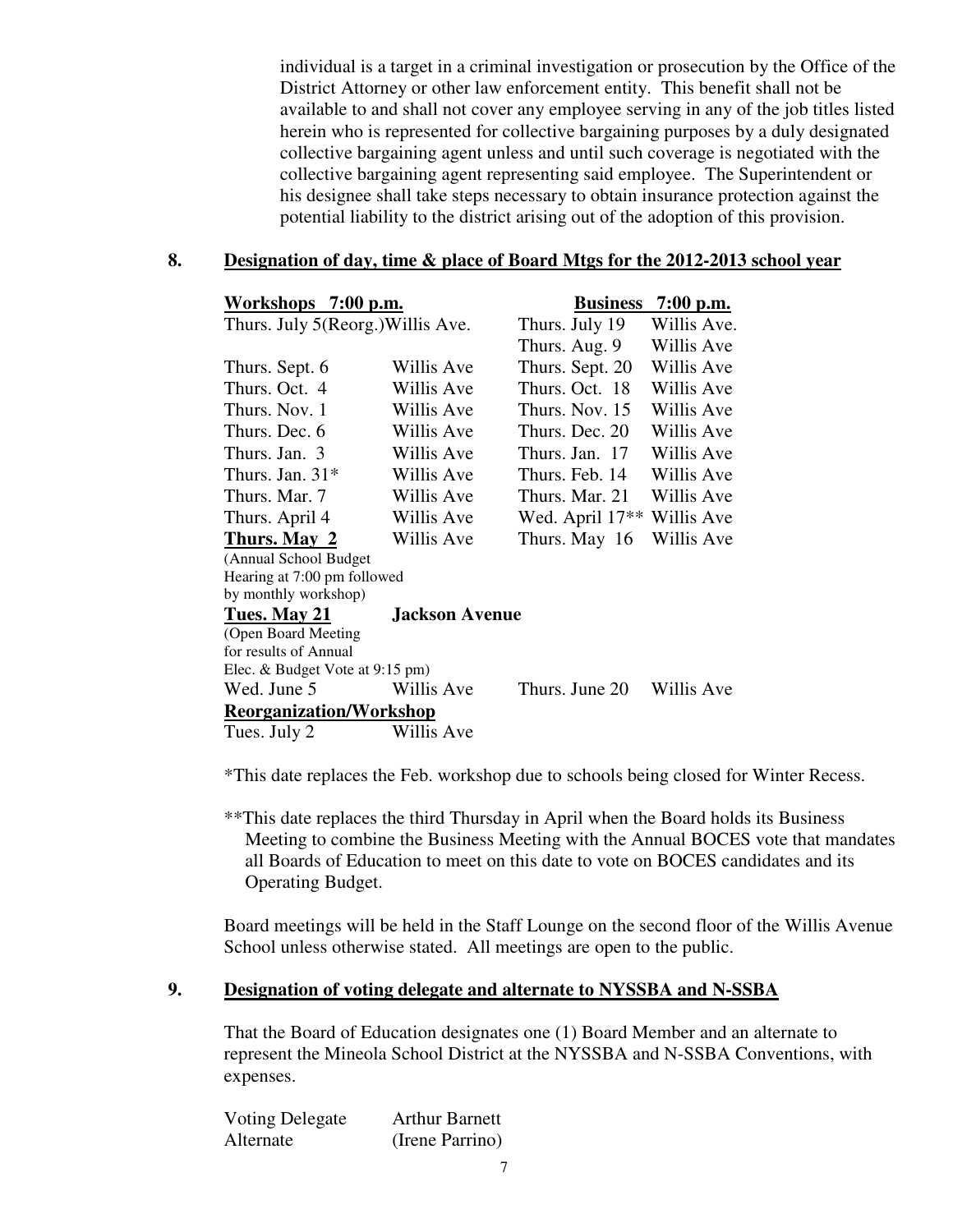## **10. Board Membership in following Associations**

That the Board of Education designates the following Associations for Board Membership:

New York State School Boards Association Nassau/Suffolk School Boards Association Nassau Citizens Budget Committee

## **11. Authorization for Board Members to Attend Meetings and Conventions**

That the Board of Education authorizes the expenditure of funds for Board of Education Members to attend meetings and conventions of the following:

New York State School Boards Association Nassau/Suffolk School Boards Association American Association of School Administrators Association for Supervision and Curriculum Development Nassau Citizens Budget Committee Nassau/Suffolk Bar Association S.C.O.P.E.

## **12. Board of Education Representation on Committees**

**COMMITTEE BOARD REPRESENTATIVE(S)** 

 BOCES Representative (Irene Parrino) District Council (SEPTA) Christine Napolitano Finance Committee William Hornberger Health & Safety Council **Arthur Barnett** Policy & Regulations Review Terence Hale

## **13. Bid Opening Authorization**

That the Board of Education approves authorization to **Mr. Jack Waters and Maureen Judge** to open bids at stipulated bid opening times, properly prepared and received in the Business Office for the **2012-2013** school year.

## **14. Investments**

That the Board of Education authorizes **Ms. Donna Squicciarino and Mr. Jack Waters** to invest district funds on behalf of the Mineola UFSD for the **2012-2013** school year.

## **15. District 2012-2013 Organizational Chart**

That the Board of Education accepts the Mineola Union Free School District Organizational Chart for **2012-2013** (Attached).

## **16. Establishment of Travel Mileage Reimbursement Rate for Approved Travel**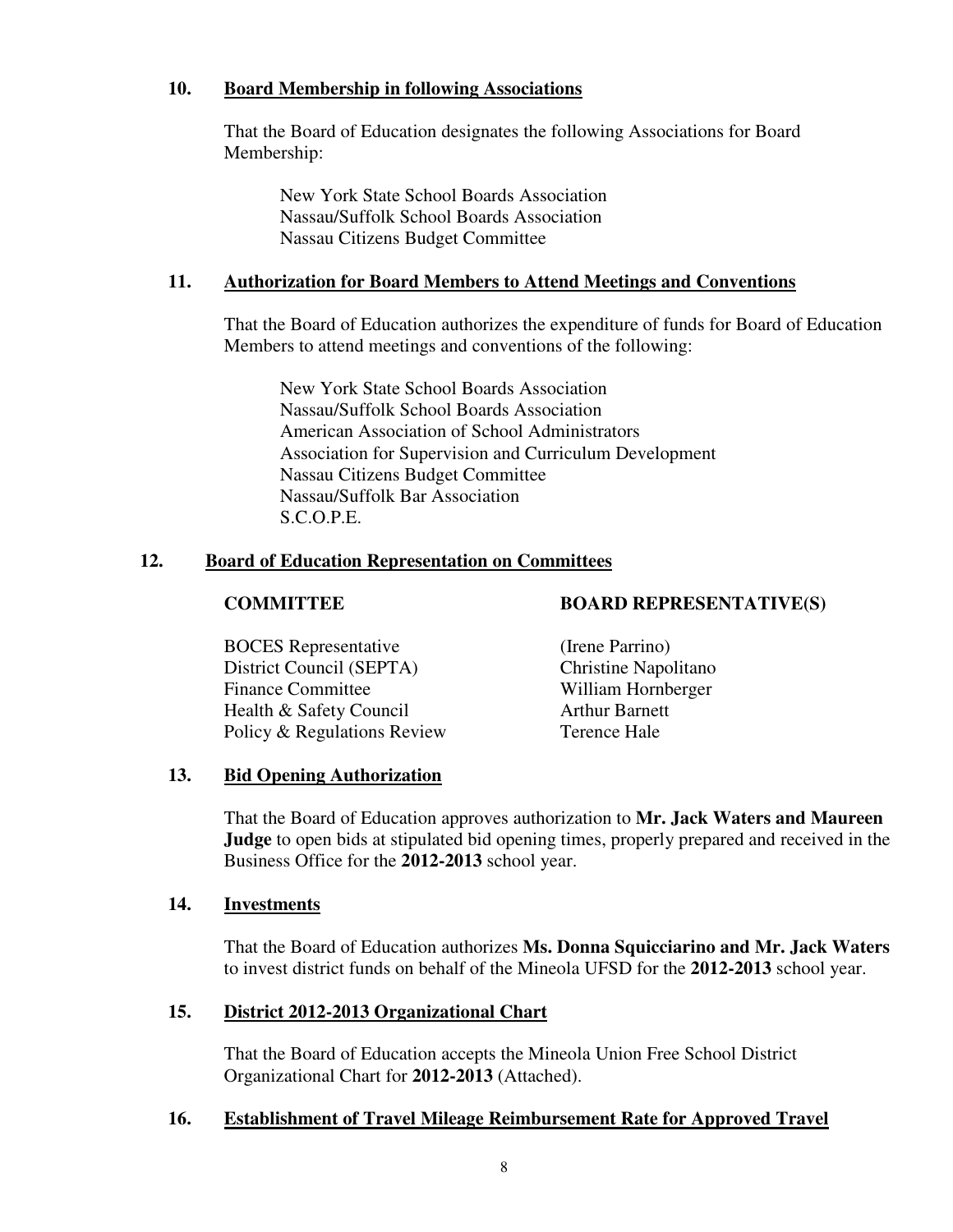That the Board of Education approves the travel mileage reimbursement rate for approved travel at a rate of **\$.555** per mile.

## **17. Official District Newspaper**

That the Board of Education adopts Mineola's Official Newspaper, The Mineola American for the **2012-2013** school year.

## **18. Other Newspapers to be Used When Needed**

That the Board of Education assigns the Williston Times and Newsday as additional publications to be used as needed for the **2012-2013** school year.

## **19. Chubb Pollution Liability Insurance Policy**

That the Board of Education awards the renewal of the district's Chubb Pollution Liability Policy including Terrorism coverage to Bollinger Insurance Inc. for the **2012- 2013** school year in the amount of **\$18,000.00.**

## **20. School District Insurance**

That the Board of Education renews the policy with New York School Insurance Reciprocal (NYSIR) as the District Insurance Carrier for the **2012 -2013** school year.

## **21. Rates for Substitutes**

That the Board of Education approves the following rates for substitutes:

| <b>Teacher Sub</b><br>Mineola Retiree Teacher Sub<br>Nurse Sub | \$90 per diem *amended \$100 per diem<br>\$125 per diem<br>\$125 per diem |
|----------------------------------------------------------------|---------------------------------------------------------------------------|
| <b>Teacher Aide</b>                                            | $$13.74$ per hour                                                         |
| Greeter                                                        | $$10.00$ per hour                                                         |
| <b>Bus Driver</b>                                              | \$21.81 per hour                                                          |
| Custodian                                                      | $$12.25$ per hour                                                         |
| Clerical                                                       | $$12.32$ per hour                                                         |
| <b>Bus Attendant Sub</b>                                       | $$10.75$ per hour                                                         |
| <b>Maintainer Sub</b>                                          | $$20.00$ per hour                                                         |

## **Workshop Meeting Agenda**

## **J. Old Business**

Mr. Hornberger asked if the Board had any old Business. Mr. Hale asked for an update on Hampton Street. The Superintendent stated that the project is on track and there are some materials for which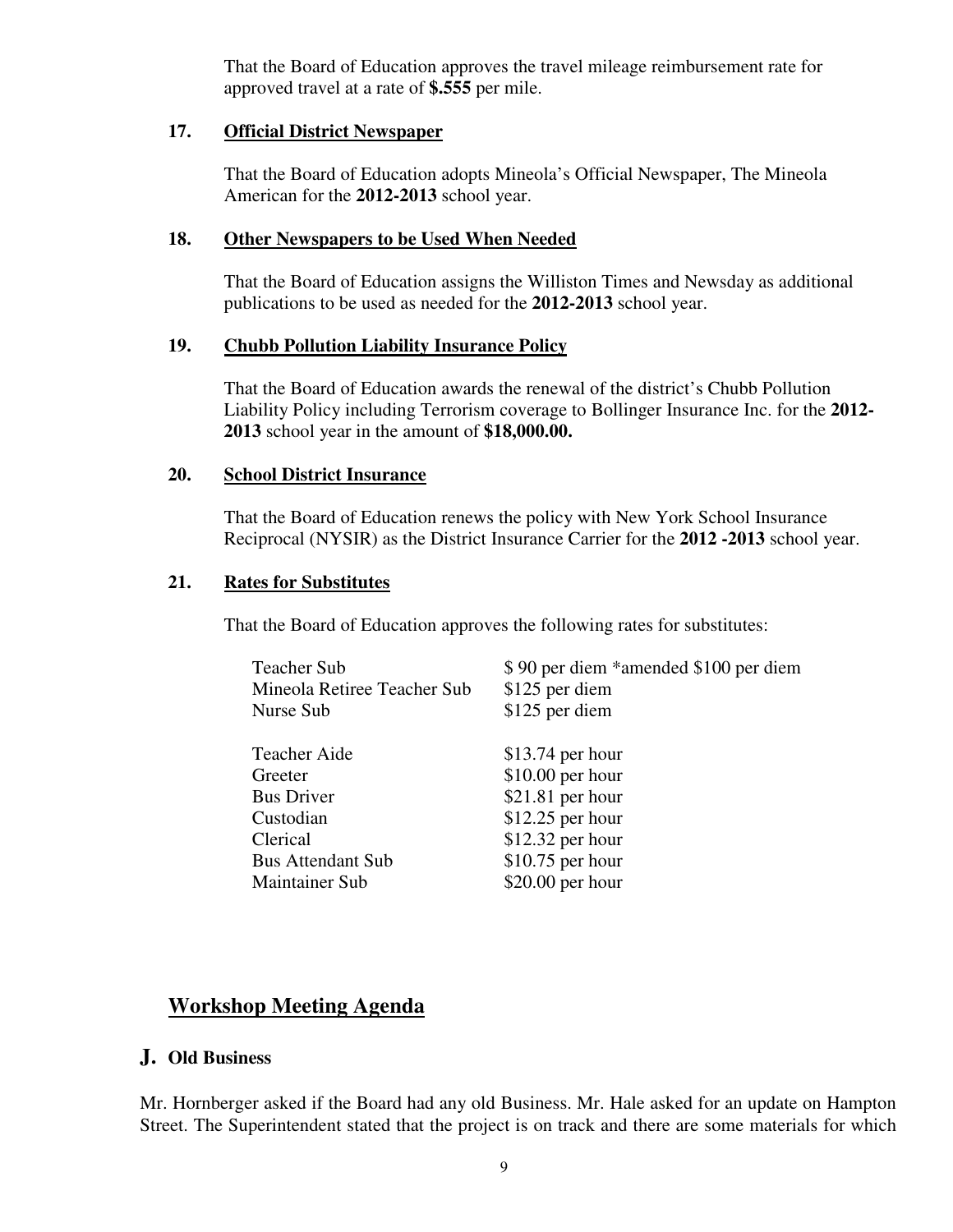they are still waiting. He anticipates that the project will be complete and ready for the opening of school.

Mr. Hornberger stated that he would like to discuss the upcoming retreat. The retreats will take place on Wednesday, 7/25 and 8/1 in the Board Room at 6:30 pm for dinner followed at 7:00pm by the meeting. Mr. Hornberger suggested that preliminary thoughts and discussion can take place through e-mails. Dr. Nagler will send out a document regarding goals for the upcoming year. Mr. Hornberger added that he would like to discuss the 2011/12 goals and the progress made.

## **K. New Business**

## **Harbor Day Care Center, Inc. Lease**

**RESOLUTION # 3- BE IT RESOLVED** that the Board of Education of the Mineola Union Free School District adopts the following Resolution:

**WHEREAS,** the Board of Education has previously determined, and does hereby reaffirm, that the Willis Avenue School is not currently and, for the foreseeable future, will not be needed for School District purposes, and

**WHEREAS,** the Board of Education further determines that the proposed leasing of the Willis Avenue School to Harbor Day Care Center, Inc. is in the best interests of the School District**,** and that the rental payments provided by the proposed lease are not less than the fair market rental value, now therefore be it

**RESOLVED,** that the proposed lease of the Willis Avenue School to Harbor Day Care Center, Inc., be and the same is hereby approved, and be it further

**RESOLVED** that the President of the Board of Education be and hereby is authorized and directed to execute the said lease.

| <b>Motion:</b> | Terence Hale          |
|----------------|-----------------------|
| Second:        | <b>Arthur Barnett</b> |

Discussion: The Superintendent stated that this agreement was the result of a very lengthy process. He added that this was a very tricky lease to execute; this is an expensive building to run and the district wanted to still utilize portions of the building. The Superintendent stated that the first year is a growing year and the district can expect higher income in the second year. It was stated that Harbor Day Care wants this location to be a home grown center for Mineola and they have already received many inquiries. The Superintendent feels that this will be a good partnership for families. The Superintendent stated that the Mineola Mayor and attorney have been met with and he will be contacting the mayor tomorrow. Mr. Hornberger added that when the Superintendent used the word "tricky" to describe the lease, he was not referring to Harbor as being difficult. There were many hurdles due to the bond. Mr. Barnett asked Mr. Heidelberger, district counsel, if he was comfortable with the lease and he responded yes. Ms. Napolitano stated that she feels this will be a good partnership. Jill Rooney, executive director of Harbor Day Care, was asked to say a few words. Ms. Rooney stated that this has been quite a journey and it will be a great partnership. She stated that Harbor has already received many inquiries for infant and toddler programs. Harbor will offer UPK and if a child is not picked for Mineola's UPK, they can attend Harbor's for a fee of \$300 per month (180 days). Ms. Rooney is hopeful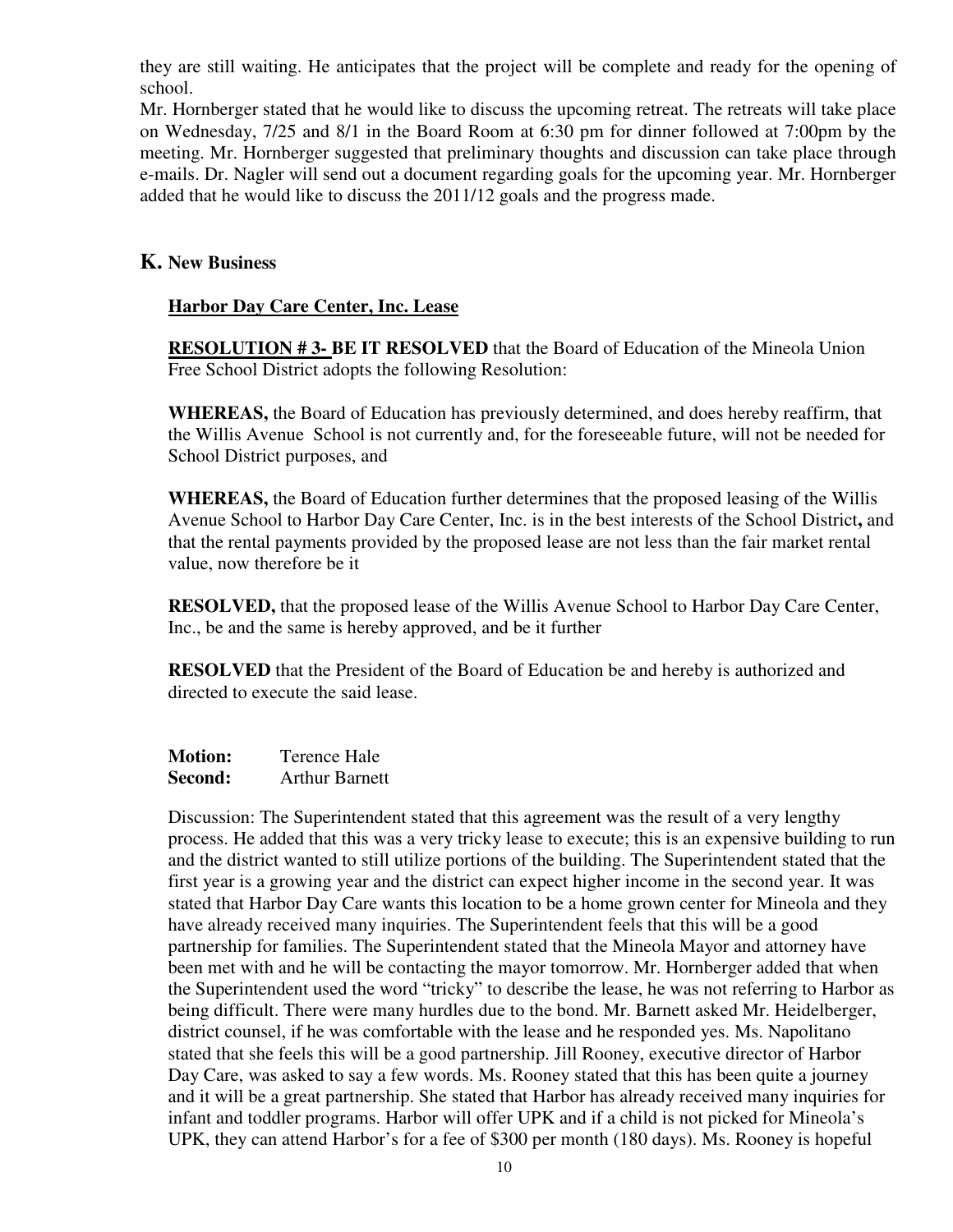that this will be great. She added that Harbor is working with veterans, to help them return to the workplace. Ms. Rooney stated that Harbor has asked Dr. Nagler to be one of their honorees' this year on 10/25. Ms. Rooney invited the Board to come and visit their existing programs/schools. The Board thanked Ms. Rooney and welcomed Harbor Day Care to the Mineola UFSD.

Yes: Christine Napolitano **No:** None Arthur Barnett Terence Hale William Hornberger

**Passed:** Yes

There was no other New Business.

## **L. Workshop Consensus Agenda**

**RESOLUTION #4– BE IT RESOLVED** that the Board of Education approves Workshop Consensus Agenda items L.1.a. through L.7.a. as presented.

**Motion:** Terence Hale **Second:** Arthur Barnett

Discussion: Mr. Hornberger asked the Superintendent to explain item #1a. The Superintendent stated that item #1a, 2a and 4a, all work together. Mr. Escobar, high school principal, recommended Dr. Moriarty as Assistant Principal. The administrators will all be picking up more responsibilities. Dr. Moriarty asked to work 202 days as opposed to 212 days. She will be assisting Dr. Fleischmann with the APPR process. The Superintendent feels that she will be a very good administrator. Mr. Hornberger also asked for an explanation of item #3a and 4b. The Superintendent stated that the APPR is a new regulation and it is very different from how evaluations took place in the past. Staff must be observed 2 times per year. Dr. Fleischmann's primary role will be to observe teachers in K-4. Dr. Nagler thinks it will take a year to get all of the kinks worked out and this position can be revisited next year. There was no further discussion.

| Yes: | Christine Napolitano  | No: | None |
|------|-----------------------|-----|------|
|      | <b>Arthur Barnett</b> |     |      |
|      | Terence Hale          |     |      |
|      | William Hornberger    |     |      |

**Passed:** Yes

## **1. Instruction- Rescind Leave of Absence:**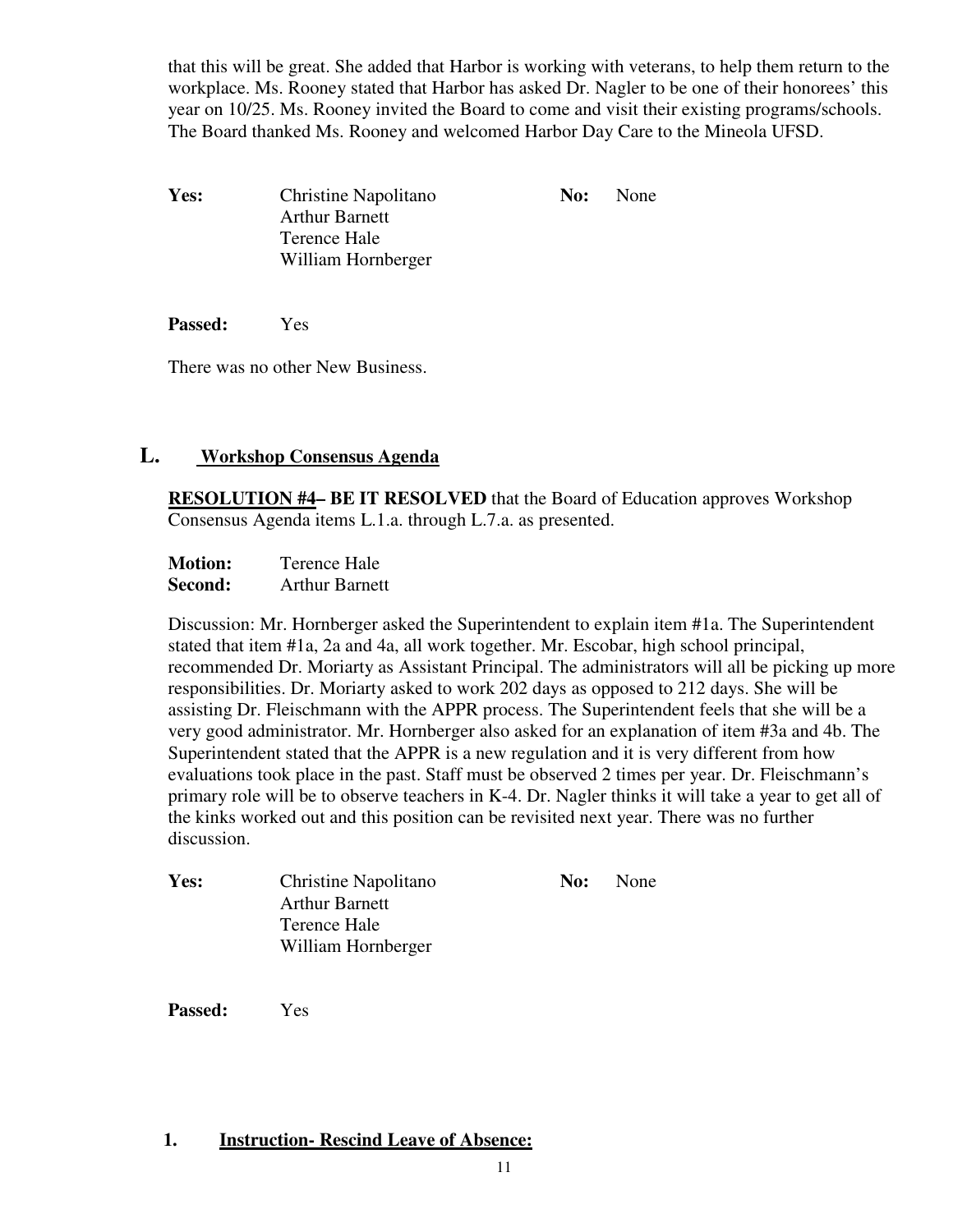a. That the Board of Education rescinds the leave of absence granted to Nicole Moriarty at the June 21, 2012 meeting.

## **2. Instruction- Abolish Position:**

a. That the Board of Education approves to abolish the following position:

- One High School Social Studies Instructional Leader

## **3. Instruction- Creation of New Position:**

- a. That the Board of Education approves the creation of the following Central Office position:
	- APPR Implementation Coordinator

## **4**. **Instructional Appointment(s)**

- a. That the Board of Education approves the appointment of Nicole Moriarty, to the position of Assistant Principal at Mineola High School, effective July 1, 2012. AMSA Salary: Doctorate, Step 1, \$152,754 pro-rated to \$145,548 for 202 days. Probationary Period: July 1, 2012 to June 30, 2015.
- b. That the Board of Education approves the appointment of Sue Caryl Fleischmann, to the position of APPR Implementation Coordinator, effective July 1, 2012. Salary: \$120,000. Probationary Period: July 1, 2012 to June 30, 2015.
- c. That the Board of Education approves the following substitute teachers for the summer special education program:
	- Sarah Mooney
	- Joan Eiselle-Cooper
	- Kristina Lozada

## **5. Civil Service- Appointments:**

- a. That the Board of Education approves the appointment of Ian Hogg to the position of Leave Replacement Maintainer for Alan Balestrieri, effective July 2, 2012 through August 31, 2012, or whenever Mr. Balestrieri returns. Salary will be \$48,918, Step 1 of the 2009/2010 Custodial Salary Schedule.
- b. That the Board of Education approves the appointment of Michael DeSantis, Teacher Aide Substitute, to work the summer programs should the need arise, effective July 2, 2012 through August 17, 2012. Salary would be \$13.74 per hour.

## **6. Health Service Contracts**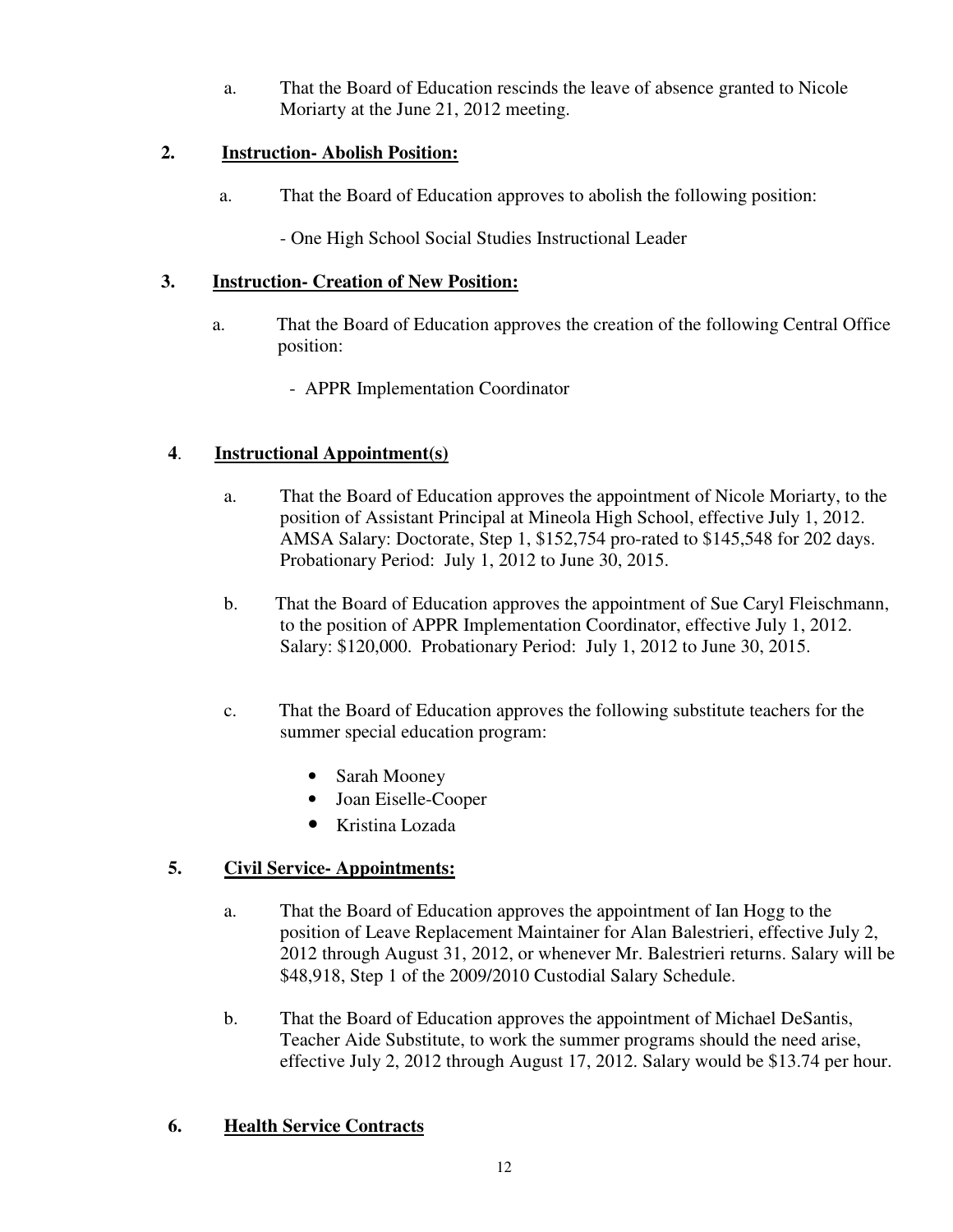a. That the Board of Education approves the Health Services Contracts for students from the Hicksville School District attending non-public schools located in the Mineola School district for previous years.

#### **7. 2012-2013 Parent Members and Chairpersons for CSE/CPSE & 504 Members**

a. That the Board of Education approves the following list of parent members and Chairpersons for Committees on Special Education and Subcommittees on Special Education and 504 meetings for the 2012-2013 school year:

#### **Committee on Pre-School Special Education**

Catherine Maiman-Director of Pupil Personnel Services Bridget C. Kehn- Psychologist (Alternate Chair) Child's Parent Evaluator or Person Qualified to Interpret Evaluations Professional Appointed by the Nassau County Department of Mental Health Child's Special Education Teacher

General Education Teacher if the child is participating in the general education program

#### **Parent Members:**

 Erin Bertuccio Mary Claire Cardinal Virginia Llanes AnnMarie Christy Louis Llanes Eileen Conboy Nicole Park Chester Easton Antoinette Salierno Dorothy Easton Souaad Khalil Brigid Gasiewski Ruth Gorski Kelly Melore Cliff Datys Nora Calabrese Denise Collins

#### **District Committee on Special Education**

Chairperson/Administrator: Catherine Maiman-Director of Pupil Personnel Services; or Bridget C. Kehn-Psychologist

Child's Parent Evaluator or Person Qualified to Interpret Evaluations Child's Special Education Teacher General Education Teacher if the child is participating in the general education program

#### **School Psychologists:**

| Dr. Sonia Azevedo | Dr. Patricio Romero |
|-------------------|---------------------|
| Dr. Robert Drago  | Vanessa Lealand     |
| Dr. Manuel Romero | Bridget C. Kehn     |

#### **Parent Members:**

Fedra Haldane Erin Bertuccio AnnMarie Christy Virginia Llanes Louis Llanes Mary Claire Cardinal Kelly Melore Nicole Park Eileen Conboy Ruth Gorski Chester Easton Dorothy Easton **Antoinette Salierno**  Brigid Gasiewski Denise Collins Nora Calabrese Christina Duarte Hye Hyun Chung Patricia Aronoff

**School Physician: Dr. Ronald Marino**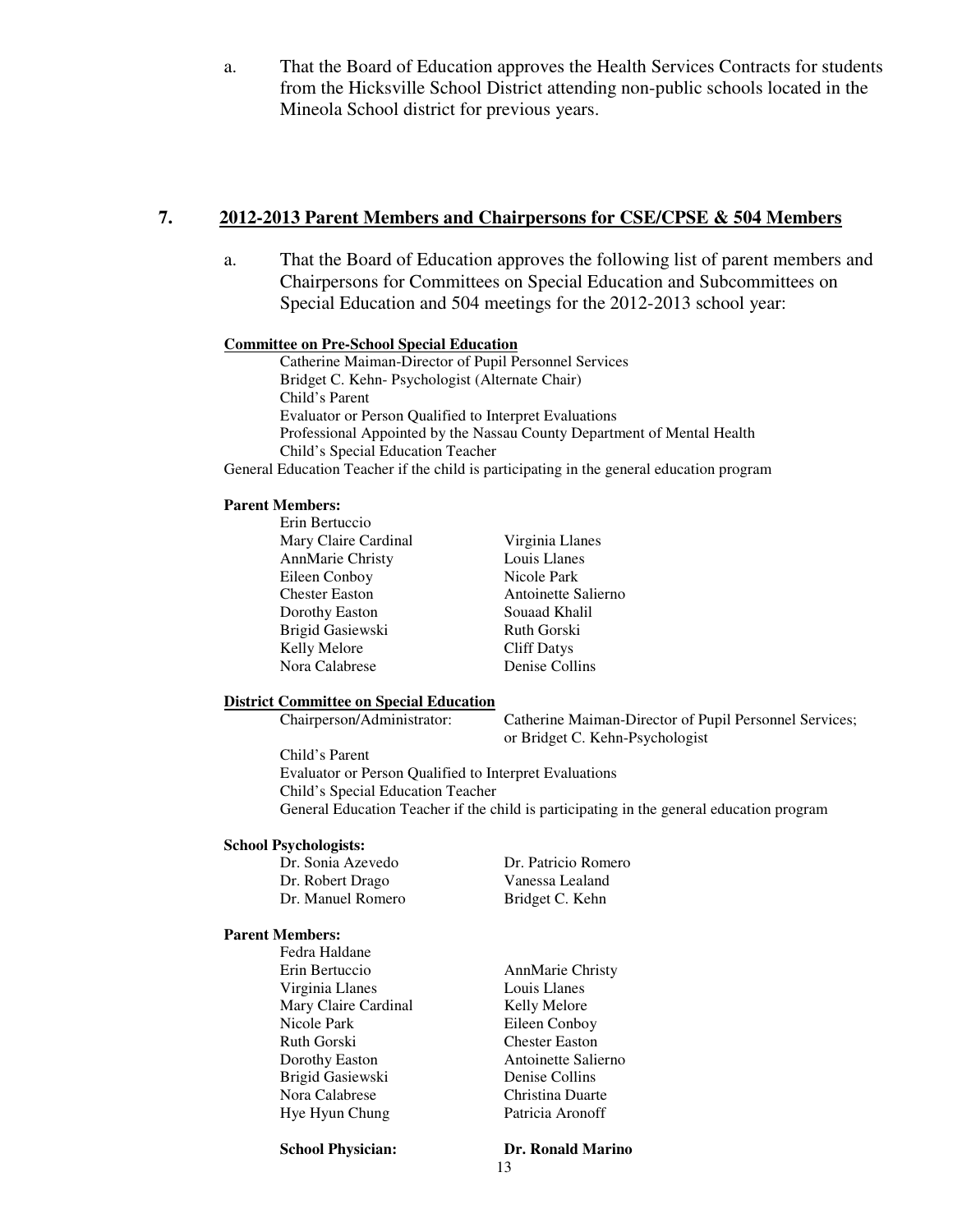#### **Committee on Special Education Sub-Committees**

Chairperson Child's Parent Evaluator or Person Qualified to Interpret Evaluations Child's Special Education Teacher General Education Teacher if the child is participating in the General Education Program

#### **Catherine Maiman and Bridget Kehn may chair all Subcommittees, as needed**

**Jackson Avenue School Chairpersons**: Dr. Manuel Romero-Psychologist; or Patricia Molloy-Principal

**Hampton Street Chairpersons**: Dr. Robert Drago-Psychologist; or Devra Small-Principal

**Meadow Drive Chairpersons**: Vanessa Lealand-Psychologist: or Deborah Shaw-Principal

**Middle School Chairperson**: Dr. Sonia Azevedo-Psychologist; or Matthew Gaven- Principal

**High School Chairpersons**: Dr. Patricio Romero-Psychologist; or Larry Puccio-Assistant Principal

#### **Surrogate Parents:**

Louis Llanes Kelly Melore

#### **Impartial Hearing Officers:**

The list of Impartial Hearing Officers as maintained on the NYSED Impartial Hearing Officers Reporting System Website.

That the Board of Education approves the appointment of the following Chairpersons of the Mineola School District's Section 504 Review Teams for the 2012-2013 school year:

#### **504 Chairpersons:**

#### **District-wide:**

Catherine Maiman-Director for Pupil Personnel Services Bridget Kehn-Psychologist

#### **Hampton Street:**

Dr. Robert Drago-Psychologist; Devra Small-Principal

#### **Meadow Drive:**

Vanessa Lealand- Psychologist; Deborah Shaw-Principal

#### **Jackson Avenue:**

Dr. Manuel Romero-Psychologist; or Patricia Molloy-Principal

#### **Middle School:**

Dr. Sonia Azevedo-Psychologist; or Matt Gaven- Principal

#### **High School:**

Dr. Patricio Romero-Psychologist; or Larry Puccio-Assistant Principal

#### **M. Public Comment**

Mr. Hornberger asked if there are any public comments at this time and added that he would allow comments after the NWEA presentations as well. There were no comments at this time.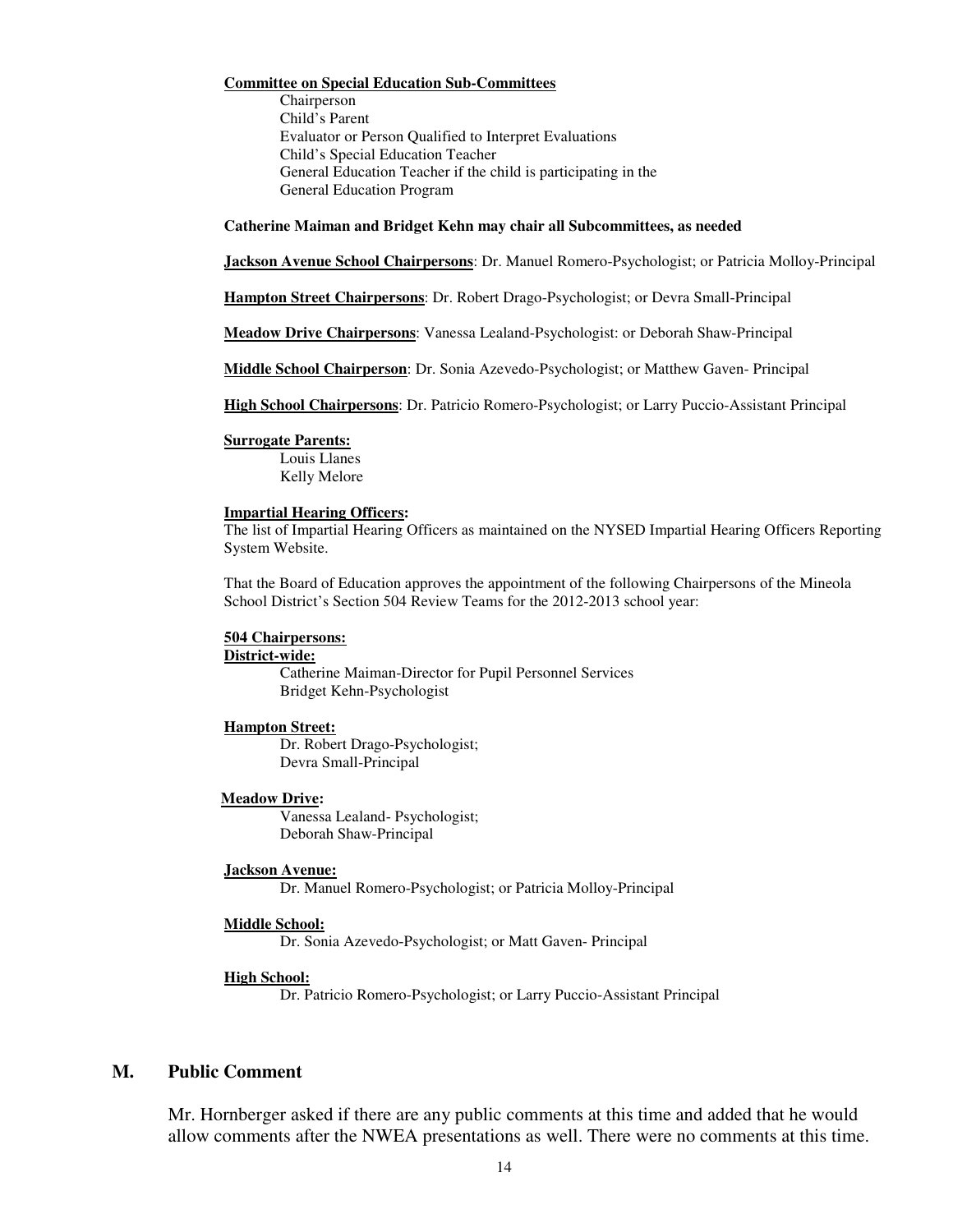## **N. Board of Education Reports**

- Board Report
	- o Retreat and Board Goals
- Comments from Board President
- Superintendent of Schools' Reports & Comments
	- o Goals and Administrative Retreat
	- o Evaluation of **2011-2012** School Year

Comments from Board President: Mr. Hornberger stated that the Board Retreat dates are Wednesday, 7/25 and 8/1. The retreats are open to the public. Mr. Hornberger stated that he has no prepared comments this evening as president. He thanked the Board for voting him as president.

Superintendent Report: The Superintendent stated that there will be two presentations this evening: NWEA results and the Jackson Avenue Bus Loop.

NWEA Results: \* Each of the presentations tonight, can be found on the District website on the Board of Education page, in the presentation section.\* The Superintendent stated that tonight's presentations are an examination of the 2011-2012 results and in the fall, after the administration of the NWEA, we will hear each school's plan for 2012-2013. The Superintendent explained the information that would be presented and defined some terms. He stated that the principals would present the mean grow expected and the mean growth achieved for there schools. The information would be in the form of a "Student Growth Summary Chart". It was stated that the term target growth is the percentage of students that attained the "normed" growth for a grade level children across the nation. Another type of chart that will be presented is represented in the form of four quadrants of growth. The top horizontal half is green and red and represents the percentage of those scoring above. The bottom horizontal half is red and yellow and represents those scoring below. The good colors are orange and yellow and the color that you want to see the least is red. This four box quadrant does not correlate to the State numbers.

The Superintendent introduced Dr. Fleischmann, principal of Willis Avenue, to present the Kindergarten results. Dr. Fleischmann stated that the kindergarten performed very well and she was very excited to present the results. She presented the Student Growth Summary Chart- Reading and stated that the projected growth was 155 and the actual growth was 26.5%. The Kindergarten mean growth exceeded projected growth by 76.6%. It was reported that 200 students met growth projection. Dr. Fleischmann reported that 90.5% met their target growth for the year. Every student but one increased their RIT scores from fall to spring. Next, Dr. Fleischmann presented the Student Growth Summary Chart-math and stated that the kindergarten mean growth exceeded projected growth by 83.6%. The projected mean growth was 15.9 and the actual mean growth was 29.2. A total of 199 students met the growth projection and 90.5% met their target growth for the year. After Dr. Fleischmann finished, Mr. Hornberger commented that it was nice to see this growth and hopefully, Dr. Fleischmann will be able to share her expertise in her new APPR coordinator position.

The Superintendent introduced Devra Small, principal of Hampton Street School. Ms. Small presented the Student Growth Summary Chart for reading and discussed the results. In grade 1, mean growth exceeded projected growth by 26.2%. In  $2^{nd}$  grade, mean growth exceeded projected growth by 46.9%. In  $4<sup>th</sup>$  grade, the mean growth exceeded projected growth by 74%. Next, Ms. Small presented a quadrant by school for reading, it was noted that the chart and conclusions represent grades 2 and 4 only, in NWEA, grade 1 has median but not proficiency. Ms. Small pointed out that 52.6% of students were identified below proficiency and not meeting growth projections in the fall and this number decreased to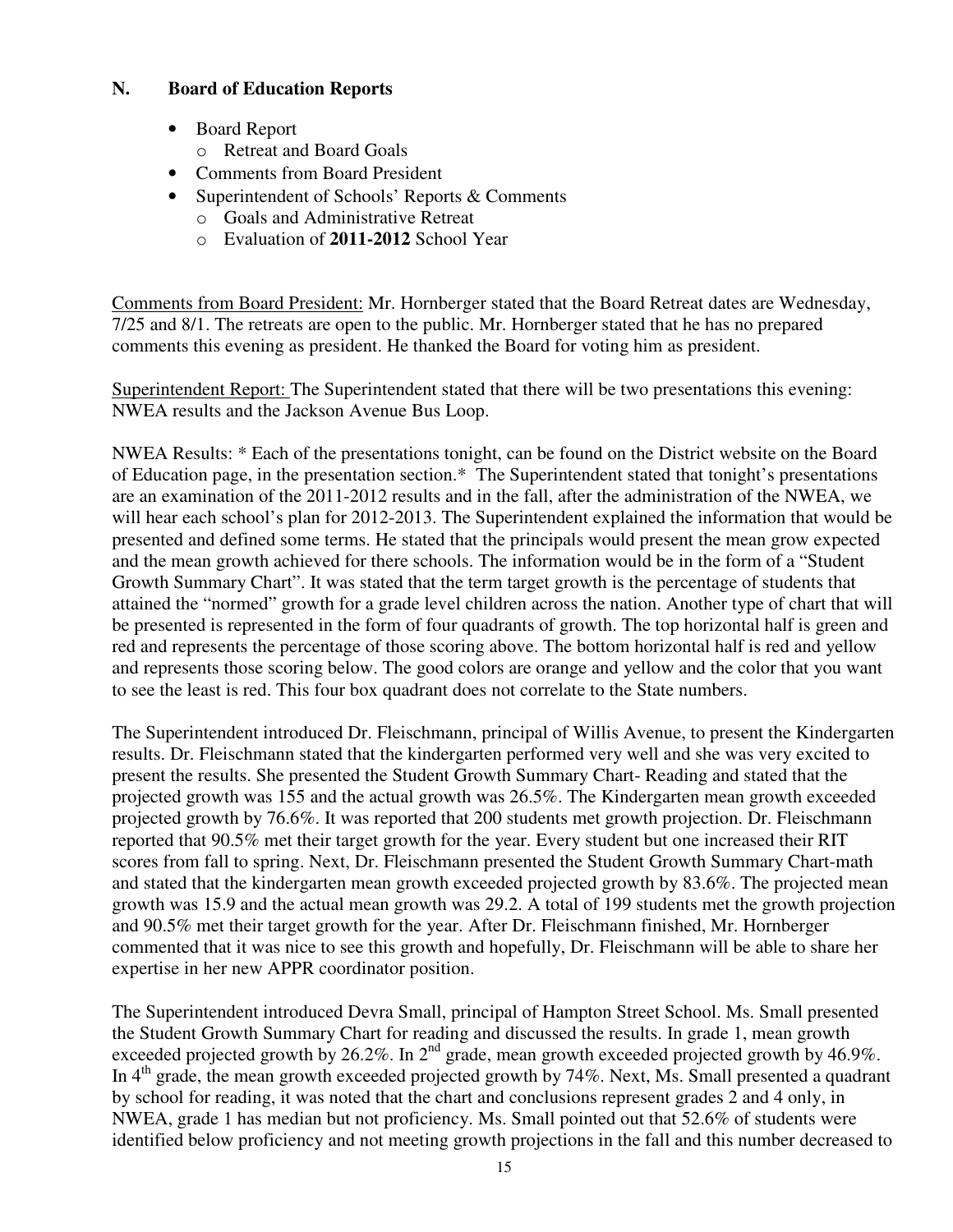12.9% in the spring. Ms. Small presented the Grade 1 Quadrant – Reading and explained that 66.7% met target growth and 100% showed growth in RIT score. She added that 70.8% over median in the spring, an improvement from 55.2% over the median in fall. Grade 2 Quadrant – Reading: 72.9% met target growth and 97.9% showed growth in RIT score, only one student did not show RIT growth. In the fall 52.6% of students were identified below proficiency and not meeting growth projections and this decreased to 16.7% in the spring. Grade 4 Quadrant- reading: 72.7% met target growth and 90.9% showed growth in RIT score. In the fall, 41.5% of students were identified below proficiency and not meeting growth projections and in the spring this decreased to 9.1%. Ms. Small stated that the  $4<sup>th</sup>$  grade showed some really nice progress. Ms. Small presented the Student Growth Summary- Math and reported that all three grades exceeded projected growth. She stated that 72.3% of students met target growth and 97.8% showed growth in RIT score. Ms. Small displayed Grade 1 Quadrant- Math and stated that 68.5% met target growth and 100% showed growth in RIT score. Next was Grade 2 Quadrant- Math and it was reported that 72.9% met target growth and 100% showed growth in RIT score. In the fall, 36.8% of students were identified below proficiency and not meeting growth projections. Ms. Small stated that this number decreased to 12.5% in the spring. Finally, Ms. Small displayed the Grade 4 Quadrant- Math and reported that 73.3% met target growth and 95.6% showed growths in RIT score. She also stated that in the fall, 22% of students were identified below proficiency and not meeting growth projections and that number decreased to 8.9% in the spring. After Ms. Small finished her presentation, the Superintendent stated that Hampton Street had made great strides over the course of the year. Ms. Napolitano asked if there will be a new baseline when the  $4^{\text{th}}$  graders start  $5^{\text{th}}$ grade. The Superintendent stated that there will be a new baseline and we have a certain window of time to administer the tests. He stated that the fall numbers will show some decrease, due to the time off. However the target growth is based on all students' growth. Mr. Hornberger asked Ms. Small to explain what was done at Hampton to cause growth. Ms. Small stated that there was weekly professional growth sessions where teachers shared ideas, discussed strategies and staff worked together closely.

The Superintendent introduced Deborah Shaw, principal of Meadow Drive School. Ms. Shaw displayed the Student Growth Summary Chart- Reading and reported that all grades exceeded projected mean growth. In grade 1, the projected mean growth was 16.8 and the actual growth was 19.8 points; actual growth exceeded projected me by 17.4%. In grade 2, the mean growth was 13.6 and the actual was 15.4; the actual growth exceeded projected growth by 13.7%. In grade 4, the projected mean growth was 6.7 and the actual growth was 11.6; the actual growth exceeded projected growth by 74.4%. Next, Ms. Shaw displayed the Quadrant by School- Reading reflecting grades 2 & 4 and stated that 70.4% met target growth. She stated that 96.3% showed growth overall; 77.8% were proficient in the spring compared to 50.5% in the fall. In Grade 1 Quadrant- Reading, Ms. Shaw stated that 60.85 met target growth and 95.9% showed overall growth. She stated that 71.1% were proficient in the spring compared to 56.3% in the fall. In Grade 2 Quadrant – Reading, Ms. Shaw reported 52.8% met target growth and 97.2% showed overall growth. Ms. Shaw stated that 67.6% were proficient in the spring compared to 60% in the fall. The grade 4 Quadrant- Reading, showed that 78.4% met target growth and 96% showed growth overall. Ms. Shaw stated that in the fall, the percentage of students below proficiency and not meeting growth projections was 29.2% and that number decreased to 2.7% in the spring. Next Ms. Shaw displayed the Student Growth Summary for Math and reported that the actual growth of all grades exceeded the projected mean growth. For grade 1, actual growth exceeded the projected mean growth by 36.3%; grade 2, the actual growth exceeded the projected growth by 16.2%; and grade 4, the actual growth exceeded the projected growth by 51.1%. Next, Ms Shaw presented the Grade 1 Quadrant- Math and stated that 78.9% met target growth and 100% showed growth overall. In the spring, 65.3% were proficient compared to 38.7% in the fall. In Grade 2 Quadrant- Math, 64.7% met target growth and 100% showed growth overall. In the spring, 88.2% were proficient as compared to 61.7% in the fall. Finally, Ms. Shaw displayed grade 4 Quadrant- Math and stated that 72.6% met target growth and 95.9% showed growth overall. In the fall, the percentage of students below proficiency and not meeting growth projections was  $11.1\%$  and in the spring, this number decreased to 2.7%. After Ms. Shaw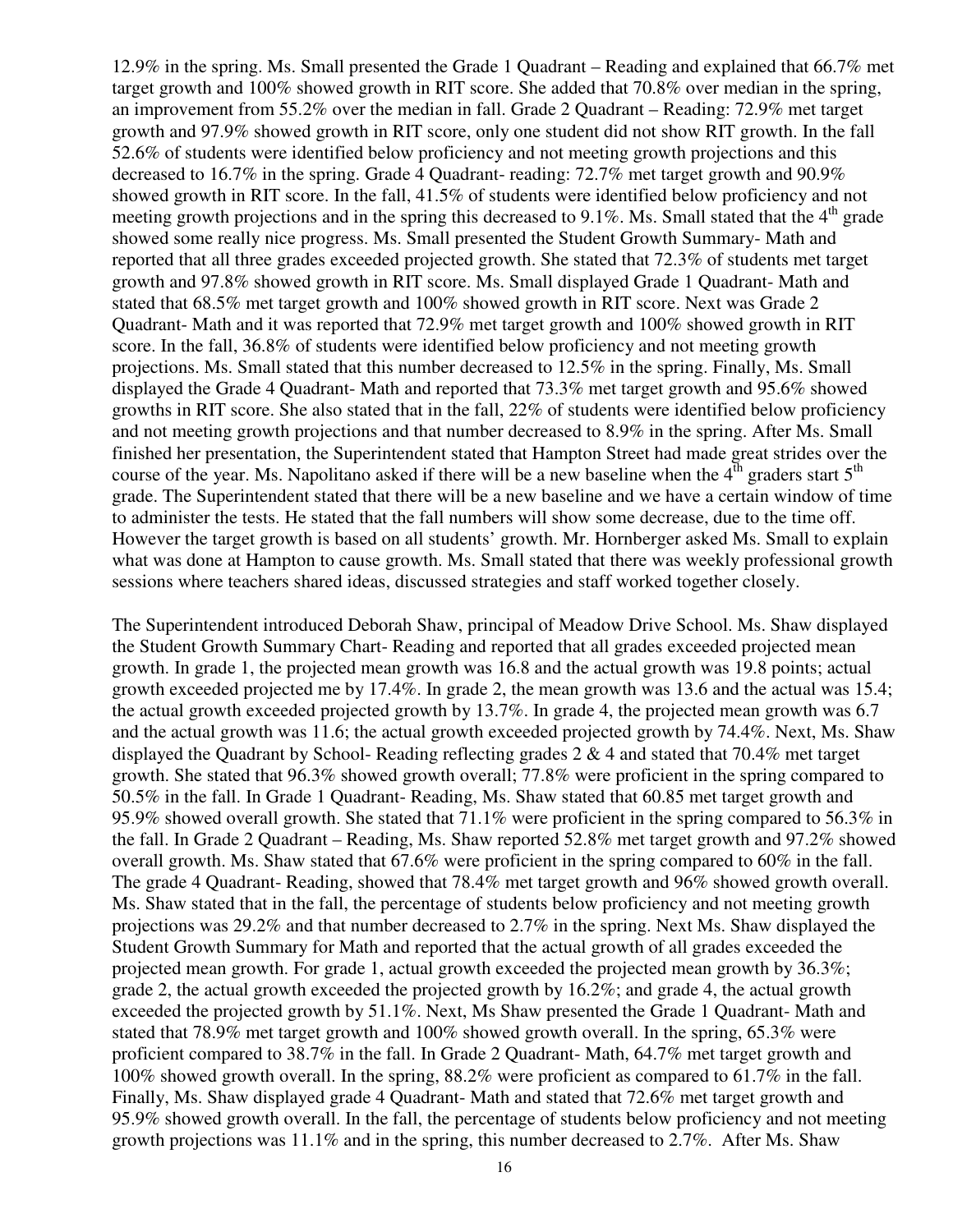finished her presentation, Mr. Hornberger asked if she collaborates with Ms. Small. Ms. Shaw stated that she is in contact with Ms. Small on a daily basis. Ms. Shaw also added that the teachers at Meadow Drive were very focused on their goals and lesson plans. She stated that the reading teachers used assessments to focus on the  $4<sup>th</sup>$  grade and showed good results. These  $4<sup>th</sup>$  grade teachers will be moving to Jackson Avenue. Mr. Hornberger asked if they provided their expertise to the other teachers. Ms. Shaw responded that there were no PLCs between grades, but faculty meetings focused on specific areas. She stated that assignments were tailored according to assessment results.

The Superintendent introduced Pat Molloy, principal of Jackson Avenue School. Ms. Molloy presented the Student Growth chart- Reading and stated that in each grade the actual growth exceeded the projected growth and in each grade, over 605 of students met their projected target growth in reading. In  $2<sup>nd</sup>$  grade, average growth was 18.8% above the projected growth. In the 3<sup>rd</sup> grade, average growth was 24.7% above the projected growth. In  $4<sup>th</sup>$  grade, the average growth was 30.9% above the projected growth. Ms. Molloy displayed the Quadrant by School- Reading and stated that 60.95 of students met target growth and 92% achieved growth. Grade 2- Reading Quadrant showed that 62.1% of students met target growth and 97% achieved growth. A total of 64.4% met proficiency criteria and of special education students- 30% were in green and 305 in yellow. Grade 3- Reading Quadrant showed that 60.1% of students met target growth and 91% achieved growth. In the spring 70.7% met proficiency as compared to 55.1% in the fall. For ESL students 28.6% were in green and 28.6% were in yellow. Grade 4- Reading Quadrant shows 60.8% of students met target growth and 845 achieved growth. In the fall, 56.7% met proficiency compared to 68.1% in the spring. Ms. Molloy stated that 62% of ESL and 50% of Special Ed fell in yellow, they exceeded target growth but have not achieved proficiency. Ms. Molloy displayed the Student Growth Chart- Mathematics and stated that in all grades the average growth exceeded the projected growth. She also added that in each grade, over 66% of students met their projected target growth in Mathematics. Next Ms. Molloy displayed the Quadrant by School- Math and stated that 67% of students met target growth and 97% achieved growth. Grade 2- Math Quadrant showed that 67.2% of students met target growth and 98% achieved growth. There were 78.7% that met proficiency and 80% of Special Ed are in green and 20% are in yellow. Grade 3- Math Quadrant showed 66.2% of students met target growth and 95% achieved growth. In the fall, 30% of students did not meet target growth or proficiency compared to 12.4% in the spring, a 58.6% reduction. Also 42.3% of Special Ed students fall in green. Grade 4- Math Quadrant showed 69.6% of students met target growth and 79% achieved growth. In the fall, 65.6% met proficiency compared to 81.2% in the spring. Also, in the fall 28.5% did not meet target growth or proficiency and in the spring that number decreased to 7.2%. Ms. Molloy added that of Special Ed students 37.5% were in green and 37.5% were in yellow. Ms. Molloy stated that with a focused program a lot can be done and her staff shared knowledge and collaborated with each other.

After Ms. Molloy's presentation, there were a few Board comments. Ms. Napolitano requested that in the future the quadrants be labeled and Mr. Hornberger agreed that would be helpful. Mr. Hornberger stated that we have seen progress in the different buildings and hopes that staff continues to use the tools and share their knowledge with each other. He stated then differentiation will be successful on all levels. The Superintendent stated that the goal is individualized work for all students and to continue to measure growth.

The Superintendent introduced Matt Gaven, principal of the Middle School and reminded everyone that he is just presenting the results as he was not principal during the 2011/12 school year. Mr. Gaven presented the Student Growth Summary Chart- Reading and stated that student growth in grades 5 and 6 exceeded NWEA projections for growth; however the  $7<sup>th</sup>$  grade did not meet projected growth. In  $5<sup>th</sup>$ grade 60.2% met target growth and exceeded the target by 19%. In  $6<sup>th</sup>$  grade, 65.2% of students met growth target and exceeded target by 55%. In the  $7<sup>th</sup>$  grade, 46.6% met projected growth and they underperformed the target by 43%. Next Mr. Gaven presented the Quadrant by School- Reading and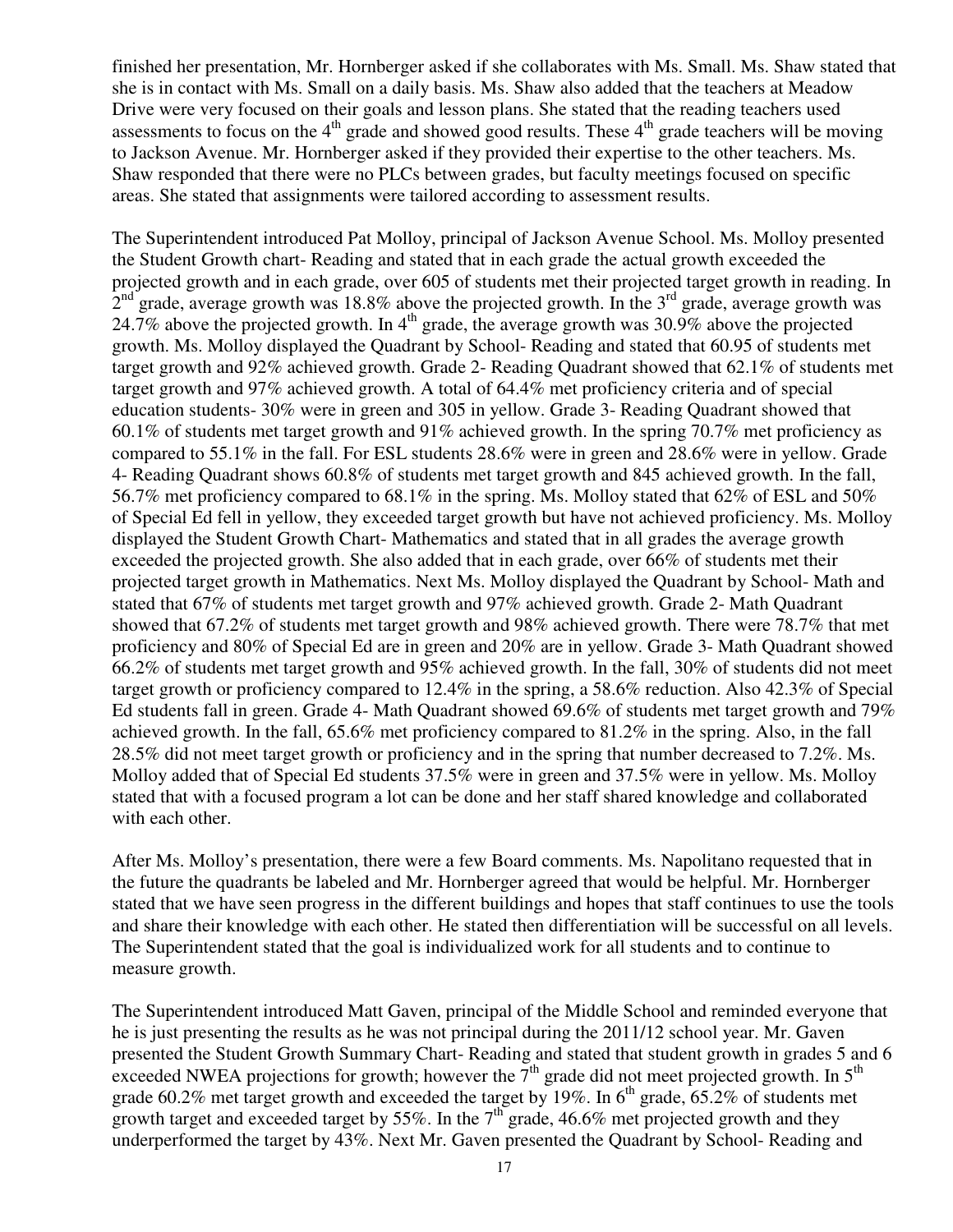stated that the percentage of students that were identified as proficient in the fall was 59.6% and for the spring 66.6% were proficient. In Grade 5 Quadrant – Reading, 59.7% of students were proficient in the fall and in the spring, 67% demonstrate proficiency. The percentage of students that were in the green in the spring has increased to 47%. Grade 6 Quadrant- Reading, the percentage of students that were proficient was 59.6% and in the spring, 70% demonstrated proficiency. The percentage of children in the green in the spring has increased to 50%. In the grade 7 Quadrant- Reading, Mr. Gaven stated that overall the results were disappointing. In the fall 63% were proficient and then in the spring, only 60% were proficient. This was the first year that students/teachers took NWEA assessments so there is no opportunity to look at year to year growth. Mr. Gaven stated that these results give him a clear picture of the direction that needs to be taken. There will be more PLC for teachers and a significant emphasis will be paid to Descartes in ELA classes.

The Board had some comments/questions for Mr. Gaven. Mr. Hornberger stated that in the fall the  $7<sup>th</sup>$ grade will be moving to the high school, how will this be addressed. Mr. Gaven stated that we have to look at how we deliver ELA to students and if one period is not enough, how other subject teachers can play a role. Mr. Barnett asked if this class will be reflected in the high school plan. The Superintendent stated that this class will be in the high school action plan. He added that APPR is going to change the scores; if students are not performing teachers ratings will be affected. Principals will be forced to have conversations with faculty. Ms. Napolitano stated that there is a lack of accountability of staff and she feels if they need help that they need to ask for help. Mr. Gaven stated that he will be e-mailing his faculty after this presentation to request their reflections on the results.

Mr. Gaven continued his presentation and displayed the Student Growth Summary- Math. Mr. Gaven stated that the results in Math were somewhat more positive; all grades exceeded the target growth. In 5ht grade, 68% of students met growth target and the they exceeded the target by  $33.7\%$ ; in 6<sup>th</sup> grade 73.6% of students met growth target and the target was exceeded by 66.6%; in the  $7<sup>th</sup>$  grade, 62.2%of students met growth targets and they exceeded the target by 30%. Mr. Gaven stated that the 6<sup>th</sup> grade showed nice growth. Mr. Gaven displayed the Grade 5 Quadrant- Math and stated that in the fall 79.6% of students were proficient and now 82% have demonstrated proficiency. The percentage of students that were in the green has increased to 61%. Grade 6 Quadrant- Math, in the fall 73.5% of student were proficient and now 83% have demonstrated proficiency. The percentage of students that were in the green has increased to 65%. Grade 7 Quadrant- Math, Mr. Gaven stated that overall results are better in math than in ELA for the  $7<sup>th</sup>$  grade. In the spring 82% of students were proficient in math, an increase from the fall. After Mr. Gaven finished his presentation, Mr. Hornberger stated that he will be looking for Mr. Gaven's expertise and leadership to prevent this from happening next year. Mr. Gaven stated that over the summer he will be reviewing the state scores and he will also be looking at the fall drop off in scores.

Mr. Hornberger opened the floor to public comments. The first speaker was Claudia Kessler, parent, who asked if an analysis has been done to determine what the students are missing. The Superintendent stated that RIT scores are broken into skills, but scores are according to students. He added that there does not seem to be a patter of areas of weakness. Mr. Gaven stated that there is variability according to students and he will be looking at classes for any trends. Next speaker, Michelle Zaranski, parent, asked what a realistic percentage of students reaching target growth is. The Superintendent stated that for a high performing teacher, 805 should reach target growth. The next question was what is APPR's net effect on teachers? The Superintendent stated that if a teacher receives two years of ineffective, then there should be an expedited sanction/ discipline process for tenured teachers. The APPR will force principals to have tougher discussions with the teachers.

The next presentation tonight is the Jackson Avenue Bus Loop. The Superintendent stated that he met with the committee and they are not close to a solution. He stated that currently, we are up to option #9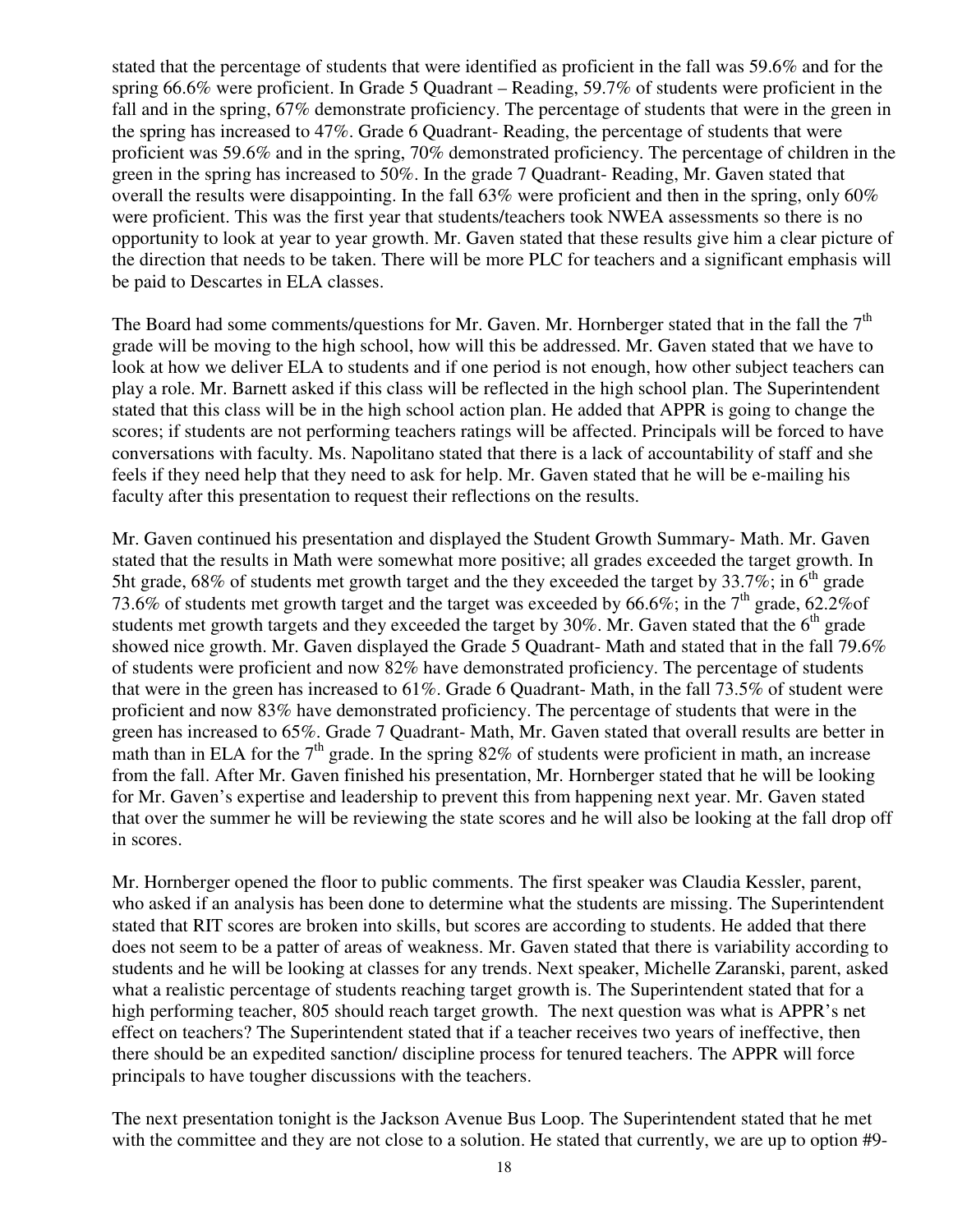all buses on Sayville side, entering at top, a bus and car lane and a fence would be added. The price tag is \$300,000, which is not cheap and is not perfect. Ms. Napolitano asked if this option takes green space and the Superintendent responded no it does not. He added that we are currently at a stand still due to the following: the drawings are just starting to be looked at and he does not anticipate a start before September; also he wants to bid Meadow Drive first in order to determine the amount of money available. The Superintendent stated that we can have all options available and whittle down the choices. Mr. Hornberger asked when the target for the bid is. The Superintendent stated that the best case scenario is that Meadow will be put out for bid by the end of August and then he would like to do this job as soon as possible. Mr. Hornberger stated that for at least half of the year, the current bussing is not changing. The Superintendent stated that we are able now to narrow down the options. Mr. Barnett asked if the committee is close to a consensus. The Superintendent stated not really, four members like this option; however, he has not had all members attend any meetings. It was suggested that another meeting be scheduled for the committee.

Finally, Mr. Hornberger congratulated Artie on joining the board. Mr. Hornberger said that as president this year, his style is different than Ms. Napolitano's and he will look to her for guidance. He plans to help get answers to people regarding their questions and concerns.

The Superintendent stated that he is in need of an executive session.

**O. Executive Session** Time: 10:25 p.m. At 10:25pm, a motion was made for the Board of Education to go into executive session to discuss collective negotiations.

| <b>Motion:</b>            | <b>Terence Hale</b>                                                                        |     |      |
|---------------------------|--------------------------------------------------------------------------------------------|-----|------|
| Second:                   | Christine Napolitano                                                                       |     |      |
| Yes:                      | Christine Napolitano<br><b>Arthur Barnett</b><br><b>Terence Hale</b><br>William Hornberger | No: | None |
| Passed:                   | Yes                                                                                        |     |      |
| <b>Returned:</b>          |                                                                                            |     |      |
| Adjournment               | Time: $\rule{1em}{0.15mm}$ p.m.                                                            |     |      |
| <b>Motion:</b><br>Second: |                                                                                            |     |      |
| Yes:                      |                                                                                            | No: |      |
| Passed:                   |                                                                                            |     |      |